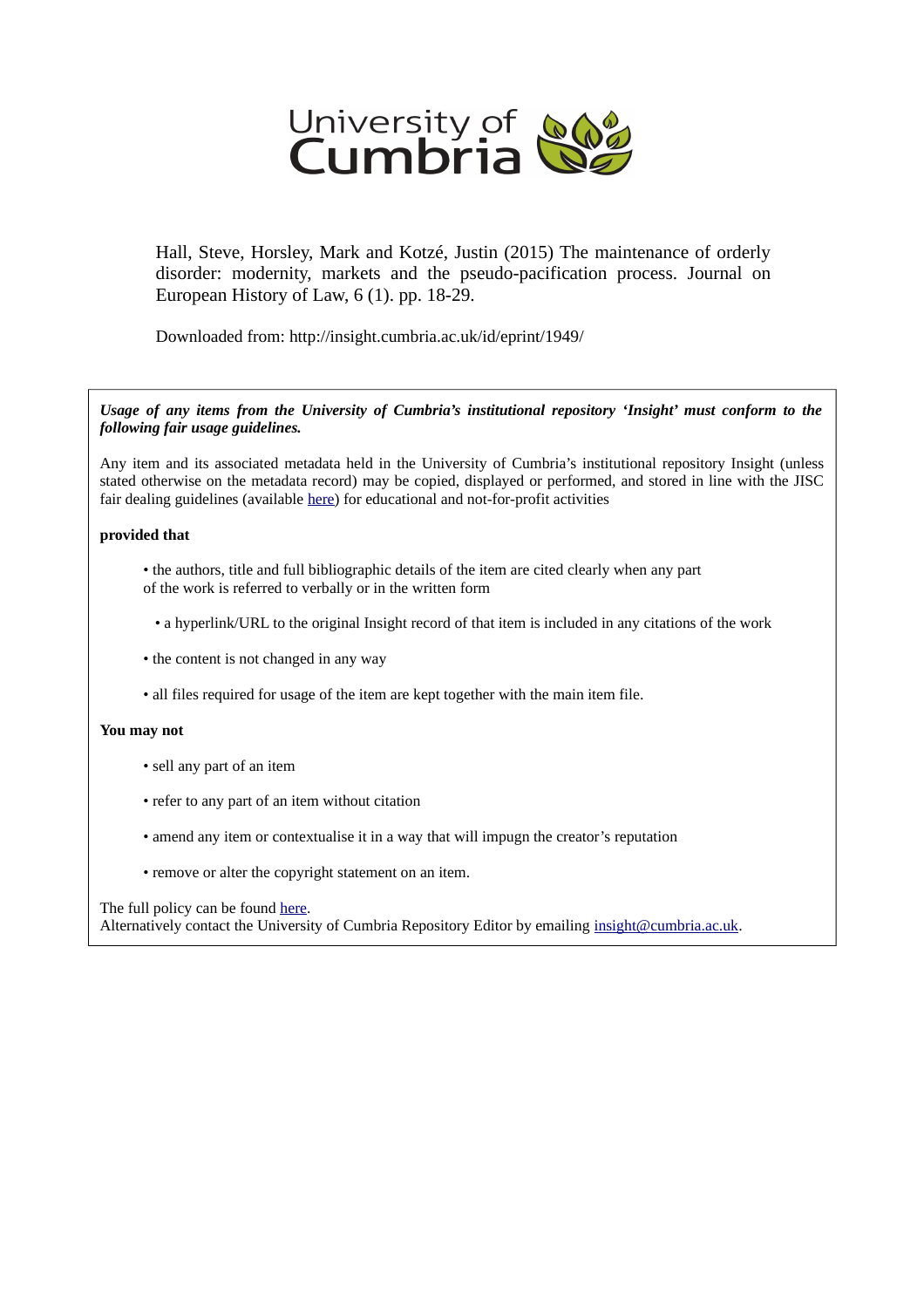# **The Maintenance of Orderly Disorder: Modernity, Markets and the Pseudo-Pacification Process**

Mark Horsley, Lecturer in Criminology, University of Cumbria<sup>1</sup>

Justin Kotze, PhD Researcher, Teesside University<sup>2</sup>

Steve Hall, Professor of Criminology, Teesside University<sup>3</sup>

# **Abstract**

In contrast with the rather violent and unstable period between the collapse of the Roman Empire and the rise of Plantagenet monarchy, the earliest phase of England's market economy coincided with a remarkable attenuation of brutal interpersonal violence. While, for some, this diminution of aggression is indicative of a 'civilizing process', this paper sets out to advance our theorization of the shift from physically violent to pacified socioeconomic competition in England and Western Europe between the late fourteenth century and the mid-twentieth century. In this pursuit we draw upon the more critical theory of the 'pseudo-pacification process' to explain how physical violence was sublimated and harnessed to drive the nascent market economy, which established and reproduced an economically productive condition of pseudo-pacified 'orderly disorder'.

**Key Words:** Civilizing Process, Pseudo-Pacification, Orderly Disorder, Violence, Market Economy.

# **1. Introduction**

 $\overline{a}$ 

A good deal of historical evidence suggests that the earliest phases of Western liberal capitalism coincided with a remarkable decline in the more egregious forms of interpersonal violence (Hall 2007). In contrast, the period between the collapse of the Roman Empire around 400 AD and the rise of the Plantagenet monarchy toward the end of the thirteenth century seems to have been rather violent and destructive. The archaeological record of the British Isles, along with much of Western Europe, suggests a pronounced and multifaceted technological decline alongside a social order that relied on intimidation and privatized physical violence as the principal means of

<sup>1</sup> Fusehill Street Campus, Carlisle. UK CA1 2HH. Mark.horsley@cumbria.ac.uk

<sup>2</sup> Borough Road, Middlesbrough. UK TS1 3BA. J.kotze@tees.ac.uk

<sup>3</sup> Borough Road, Middlesbrough. UK TS1 3BA. Steve.hall@tees.ac.uk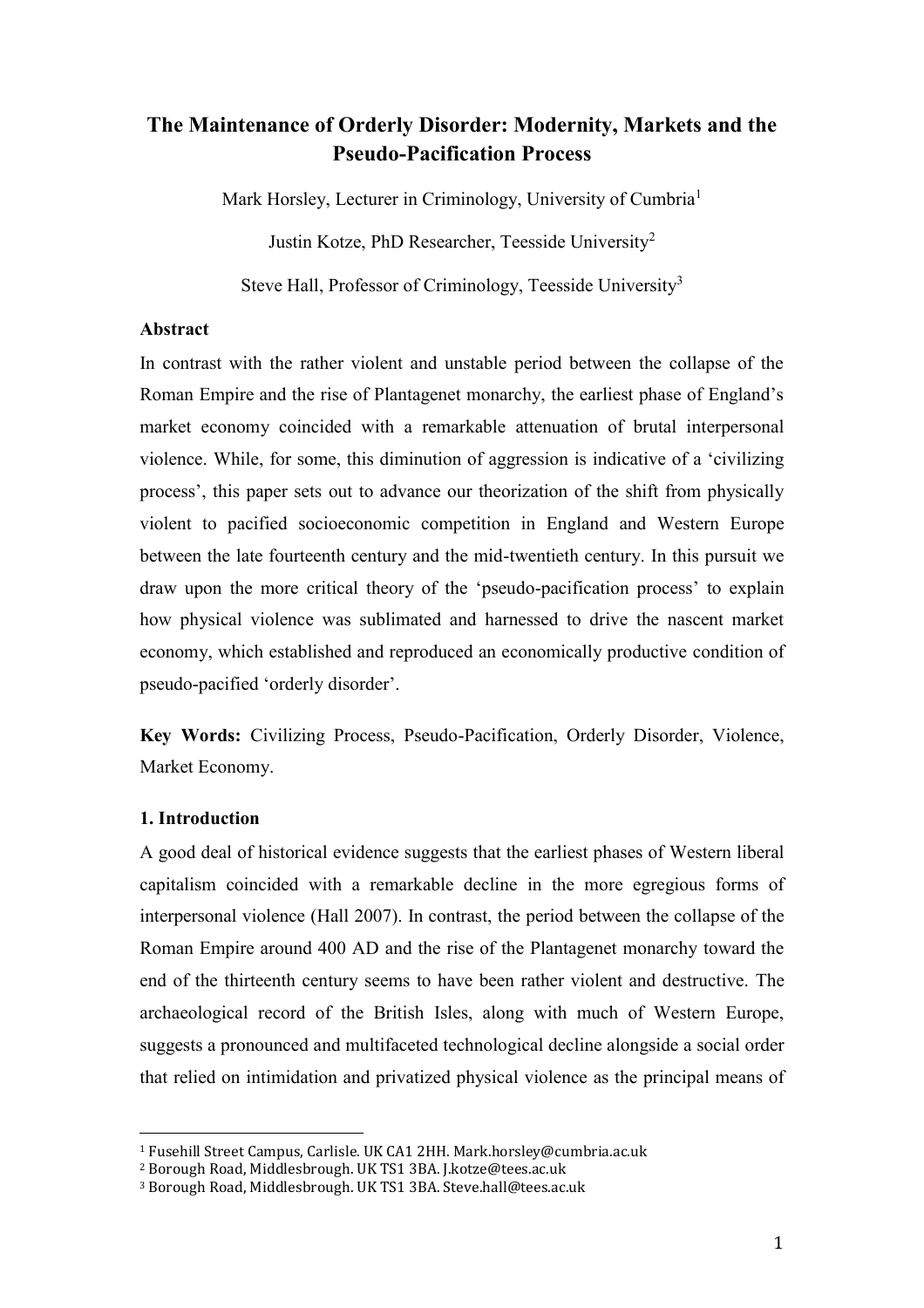social ordering and economic acquisition (Maddern, 1992; Ward-Perkins, 2005). By the beginning of the fourteenth century, however, the capacity to do harm in the service of instrumental or expressive interests was increasingly repressed, initially by the nascent state, in ways that reduced violence in civil society in order to inspire and energize more economically productive social interactions (Hall, 2014).

Elias (1994 [1939]) described the dynamic force behind this socio-historical transformation as a 'civilizing process', in which human beings underwent a significant change in their emotional constitution as they developed sentiments of revulsion towards violence and bloodshed. For Elias, the three cornerstones of this process were the state's monopolisation of violence, the maintenance of social interdependence and the diffusion of 'manners', or civilizing behavioural codes. However, it has become increasingly clear that there are a number of problems with Elias's analysis, not least of which is his apparent reluctance to plumb the depths of political economy. Mucchielli (2010) and Wieviorka (2009) identify similar trends throughout Europe but frame them in a 'pacification process' much more reliant on the maintenance of social institutions external to the individual. The sustainability of pacifying social systems, they suggest, may depend on unstable political, socioeconomic and cultural contexts in which disruptive forces abound including the ebb and flow of 'business cycles', the distortion of social institutions and relations, and the establishment and reproduction of a highly competitive and individualistic consumer culture. The upshot of this contextualized critique of the 'civilizing process' is that the decline in fatal and serious violence in the public sphere was not accompanied by a general decline in crime (see Sharpe, 1996) or a general improvement in social harmony (see Wieviorka, 2009; Hall, 2012).

To explain this juxtaposition we turn to the theory of the 'pseudo-pacification process', which allows us to reveal the interactive cultural, psychosocial and sociolegal dynamics behind the rise of capitalism's market economy (Hall, 2000; 2007; 2012; 2014). Using the historical 'crossover' of the declining homicide and rising property crime rates as an empirical backdrop, the theory explains how physical violence was neither 'eliminated' nor 'spiritualized' in the cultural shift away from the bodily defence of land and family honour as Spierenburg (2008) claims, but repressed and sublimated to perform two vital functions on behalf of the nascent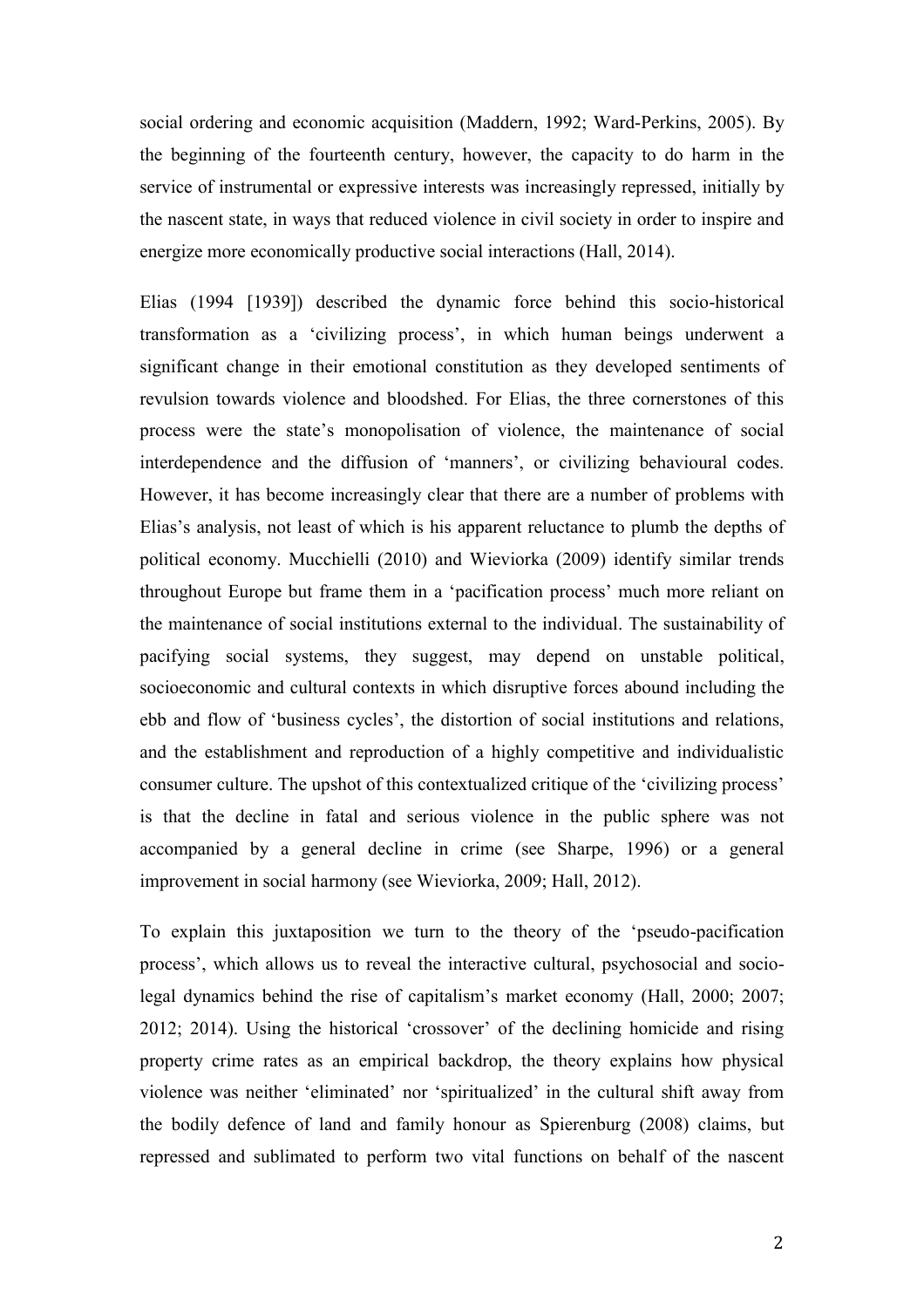market economy. First, to energize the sociosymbolic competition required by a burgeoning culture of consumption that was stimulated and diffused throughout the social body to increase market demand. Second, to evacuate as much physical violence as possible from civil society to protect property rights, lubricate the nodes and arteries of trade, legitimize exploitative business practice by reducing the likelihood of violent retribution, and thus clear the way for the rise of the market (Hall, 2014).

In this article we will use this theoretical framework to further explore the significance of a number of legal transformations that took place during the Middle Ages – specifically, primogeniture and entail, labour and trading regulations, changing perspectives on usury and, of course, laws governing interpersonal violence as well as other forms of criminality – to the establishment and expansion of the early market economy, particularly in England. We will first outline the basic sociohistorical processes that emerged after the fall of the Roman Empire, with an emphasis on the remarkably consistent decline of serious interpersonal violence since the late fourteenth century. With this empirical context in place our intention is to push beyond existing explanations to explore the ways in which socio-historical processes and ethico-legal regulation combine to open up a 'third space' between order and disorder (see Hall, 2014). In this third space physical violence is sufficiently pacified for a thriving market economy, but only in a way that allows for the expansion of the aggressive sociosymbolic competition necessary to boost the consumer demand required by the market.

## **2. After Rome**

The prominent revisionist tendency of recent decades has portrayed the end of the Roman Empire as a gradual, relatively peaceful transition into the Renaissance rather than an abrupt and catastrophic dissolution caused, in large part, by internal decay and violent invasions (see Brown, 1998; Bowerstock, 1999). It has become fashionable, notes Ward-Perkins (2005), to shy away from terms such as 'crisis', 'collapse', 'decay' and 'destruction' in favour of a more neutral lexicon that describes the influx of Germanic peoples as a co-operative, mutually beneficial settlement that played a vital role in refreshing the rather staid, repressive cultures of the Roman world. In this version of events the 'settlers' adopted the best of classical civilisation whilst bringing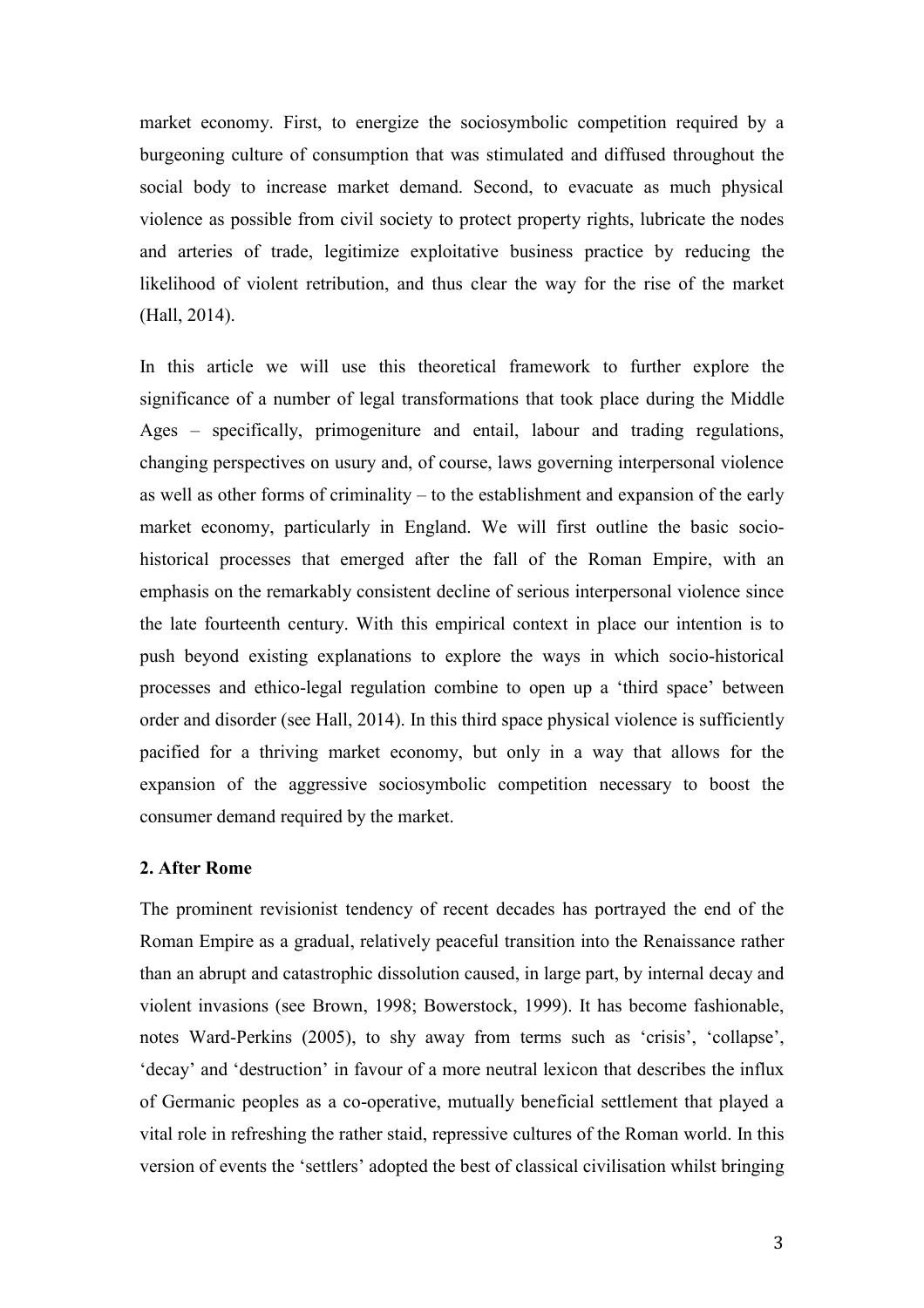their own diverse and vibrant cultural practices, ideas and beliefs to the table in such a way as to push Western Europe into the comparative sophistication of the later Middle Ages.

While this is undoubtedly a rather seductive narrative, it arguably suffers from a rosetinted revisionism that risks confining socio-historical analysis to the overly optimistic assertion that, as Voltaire's character Professor Pangloss, said, 'everything is for the best in the best of all possible worlds'. In more practical terms, Ward-Perkins (*ibid*.) argues, this gradualist narrative of peaceful transition fails to account for empirical data from the archaeological record, which suggests crisis, loss and a catastrophic collapse of living standards that affected almost every aspect of everyday life. Contrary to late-twentieth century revisionism, he asserts, the dissolution of the empire plunged large swaths of Western Europe into an extended crisis of governance, civility, economic productivity, technological sophistication and cultural vibrancy, such that post-Roman Europe – the period after about 400 AD – seems to have been a significantly less stable and developed place than it had previously been.

Drawing on a diverse body of archaeological field research, Ward-Perkins argues that the collapse of the Roman Empire led to a 'disappearance of comfort' from the remains of civil society. The Roman world, he notes, relied upon a complex and highly specialized system of skilled manufacturers producing goods to a high standard for a scattered market of consumers across the imperial territory. In effect, high quality goods along with people of skill and training flowed outward in the wake of advancing conquest, constructing the nodes and arteries of long distance production and trading networks, which included a supportive infrastructure of boats, roads, exchangeable coinage and wayside hostelries. When these international networks were severed by the 'influx' or 'invasion' of external populations, local infrastructures, particularly at the periphery, seem to have failed to pick up the slack such that:

[T]he post-Roman world reverted to levels of economic simplicity, lower even than those of immediately pre-Roman times, with little movement of goods, poor housing, and only the most basic manufactured items (*ibid*: 137)

4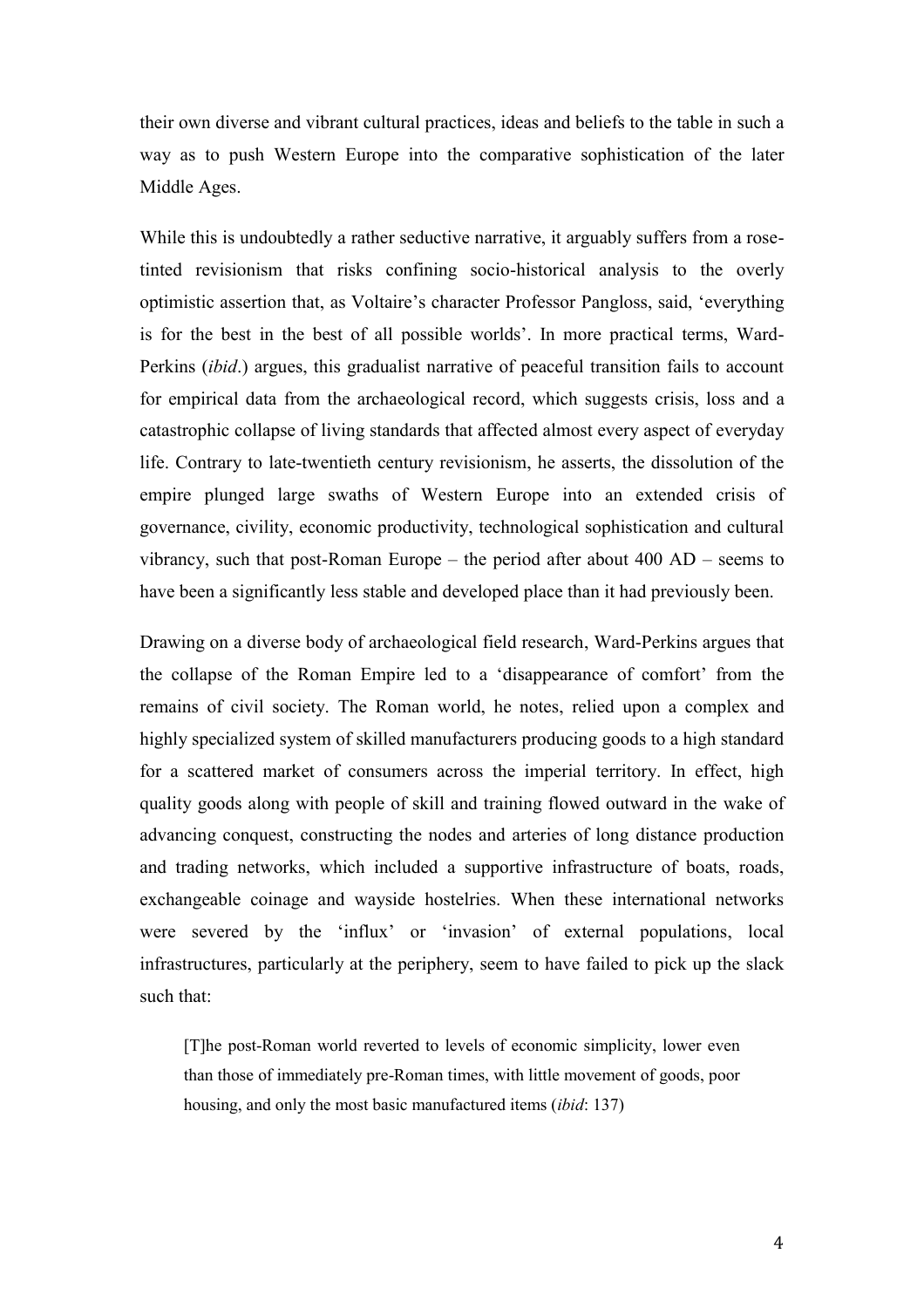In other words, it seems as though the benefits of long-distance trade and access to foreign 'experts' supplanted local skills and knowledge during the empire's outward march, but, when access to these networks was cut off, local systems could not maintain standards, and thus fell back to pre-Roman levels of cultural, social and technological sophistication. Throughout his work Ward-Perkins refers to a great many practical illustrations of a general deterioration following the collapse of imperial power, including the loss of productive capacity at the level of food production, shrinking and more divided, hostile and isolated populations, a loss of scale and complexity in the built environment and, perhaps most tellingly, a retrenchment of literacy and education, all of which seem to have fallen into a steep decline and stayed at a substantially reduced level for a number of centuries.

When taken as a whole, Ward-Perkins argues, the multifaceted decline of the post-Roman world can be legitimately described as the 'end of civilization' in the territory, by which he means an extraordinary loss of complexity and sophistication, economic production, socio-political interaction and cultural output (see also Turner, 1988). This degeneration, he adds, is captured most clearly in the archaeological record, much of which paints a picture of a society reeling from a traumatic change of circumstances. In the wake of the collapse, high-quality mass-produced goods all but disappeared from everyday life and, in some of the outer provinces, including the British Isles, there seems to have been a remarkable decline in general literacy as common written records – graffiti – all but disappeared. Furthermore, until the Norman building programme of the eleventh century, there also seems to have been an almost complete lack of large-scale stone building on the order of Hadrian's Wall not to mention the decline of ceramic tile production which led to a decrease in cleanliness and an increase in diseases.

For our purposes, however, by far the most significant aspect of this socio-cultural deterioration is the explosion of everyday physical violence that appears to have taken place within the space evacuated by Roman imperial power. The empire enjoyed a moderate degree of success when it came to reducing the prevalence of interpersonal violence in everyday life. Success was achieved partly by sublimating and redirecting violence into armed conquest of land occupied by external 'others', sociosymbolic competition, thoroughgoing behavioural codes, relatively fluid and competitive class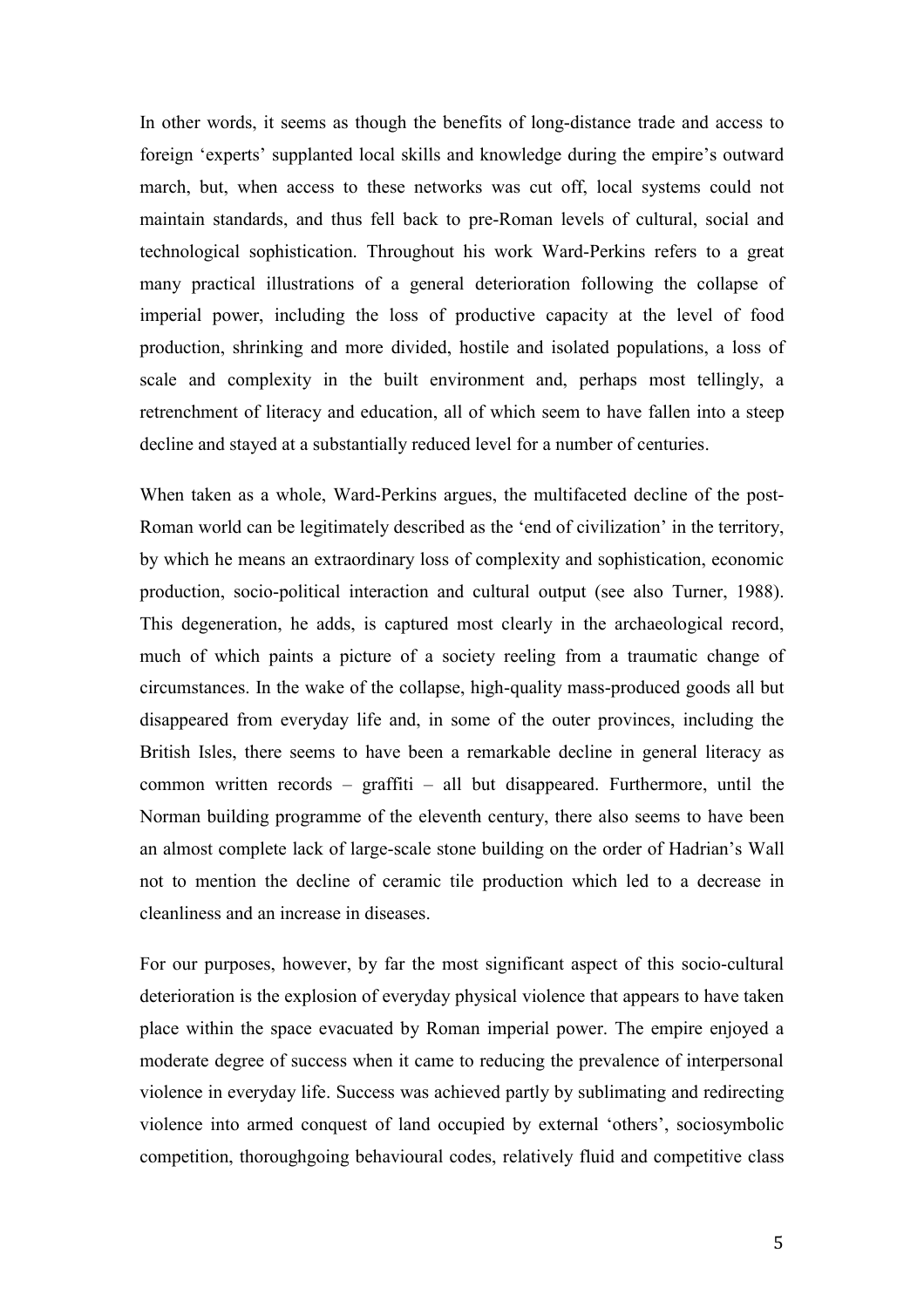structuring and burgeoning blood sports but also as a result of combining political complexity with a modicum of political stability in the Pax Romana system. However, the same most definitely cannot be said for Dark Age and early Middle Age societies across Europe.

While it is always rather difficult to clearly identify specific features of individual lives at such a remove from the original events, it seems as though one of the most notable features of post-Roman society was an explosion of physical brutality in everyday life and its establishment as a foundation for social relations (Halsall, 1992; Maddern, 1992). The extent to which the collapse of the empire and its networks of social, political, cultural and economic interdependencies opened up a power vacuum that allowed physical violence to bleed back into everyday life is, of course, hotly debated. Even if we leave the headline events – the Viking raids of the eighth century and the Norman Conquest of 1066 – to one side, however, there is a great deal of evidence which suggests that the European societies of the thousand years or so following 400AD had to contend with deeply problematic, socially destructive, culturally degenerative and economically dysfunctional levels of savagery and instrumental violence. In his discussion of early English history and criminal law, for example, Hibbert (2003 [1963]) points to a number of attempts to establish monetary compensation as an alternative to blood feuds and tit-for-tat cycles of interpersonal violence, but notes that any such legal system was hampered by the difficulties of exercising legitimate administrative power over large geographical areas. Even the brutal governance of the Norman invaders failed, he notes, to restore anything that could be called a system of law and order, and this failure occurred despite shifting penalties significantly in the direction of bodily mutilation.

Marauding gangs of brigands, Hibbert suggests, operated with absolute impunity, often seizing control of whole towns and large areas of the countryside for years at a time, or, in one particularly spectacular escapade, managing to break into the Royal Treasury at Westminster and make off with a sizeable portion of its content (*ibid*.). This kind of gang rule resulted in a profusion of mini-kleptocracies in which violence, although it may have been used to establish and maintain power and domination, was fixated on practical economic concerns such as securing the proceeds of the import and export trade, confiscating and counterfeiting money, and kidnapping travellers for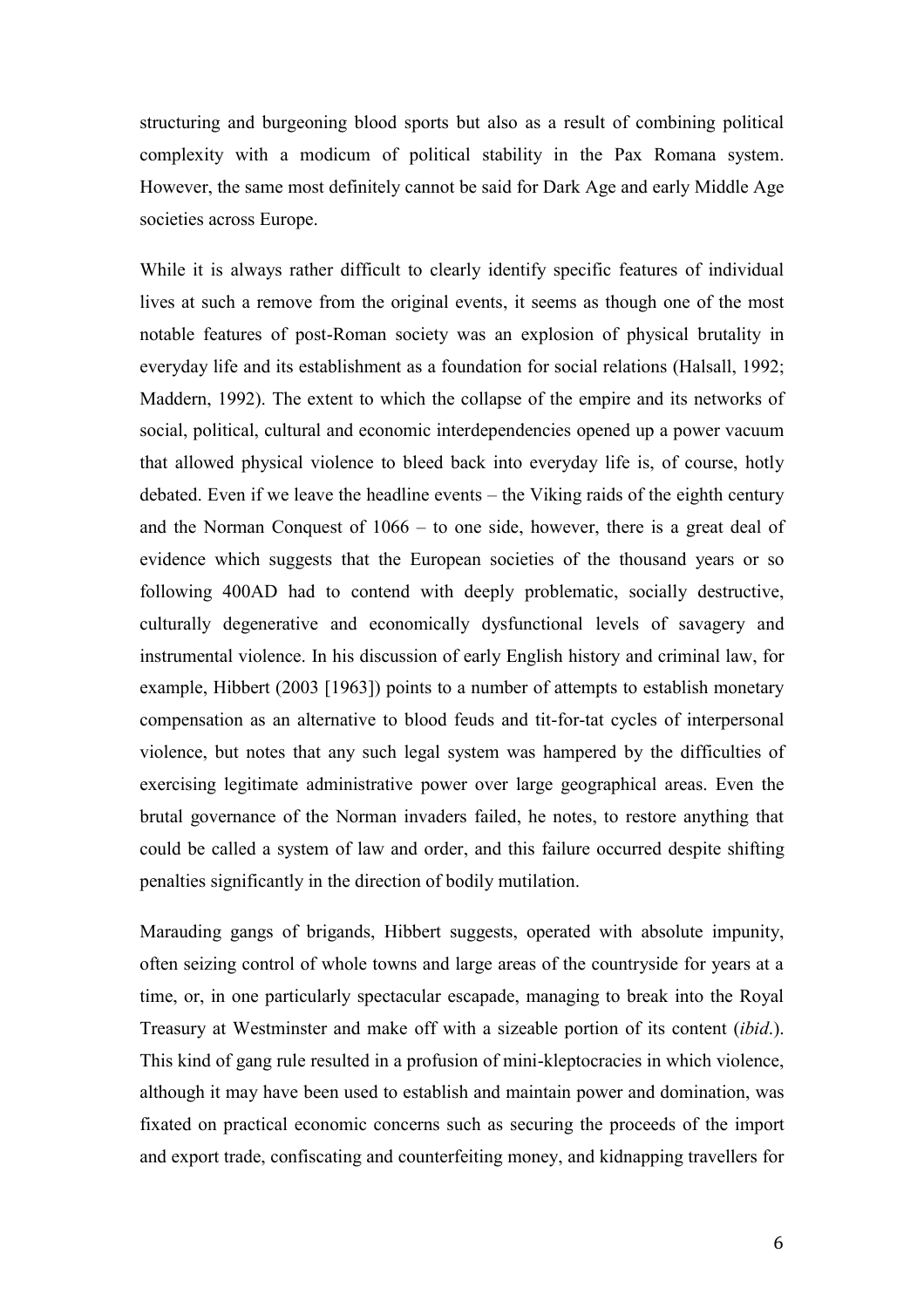hefty ransoms. These acquisitive practices were reinforced by a conspicuous propensity for violence and torture. Even after Edward I's reorganisation of the justice and control system in the late thirteenth century, in northern areas at a greater distance from seats of power this sort of constant threat persisted into the sixteenth century. The Border Reivers, for instance, were a fickle alliance of violent familial clans from the Anglo-Scottish borderlands with little interest in politics, agriculture or craft production but disposed to prey on local populations and extract tithes on threat of violence from those involved in agricultural production and commercial transit between the two fledgling nations (see Fraser, 2012).

Accordingly, the violence of early medieval life, we might suggest, reflects nothing so much as minimal respect for law and the absence of centralized authority with the capacity to ensure compliance. What operated in their place was a set of autonomous localized cultural codes that placed great emphasis on violence as a principal means of dispute settlement and economic acquisition. Just as technological sophistication, economic production and cultural vibrancy fell back to something resembling pre-Roman forms, so did the social structures and norms that had succeeded in reducing everyday violence. Consequently, social relations during the Dark and early-Middle Ages also came to resemble those of a darker, prehistoric human past (see Armit, 2011; Nivette, 2011).

In the aftermath of the Roman Empire's precipitous collapse, and for the better part of a millennium afterwards, myriad forms of brutal physical violence blighted European populations. Anyone wishing to travel between growing towns and cities had to contend with "brigands who continued to plague open highways, the private noble wars which ravaged the countryside, or even the pirates who corrupted the nearby sea" (Skoda, 2013: 51). What's more, it seems likely that there was often a palpable sense of fear and insecurity even within the comparative safety of town walls. Early Medieval streets seem to have been places of quotidian dispute settlement that frequently descended into "brawls, beatings with fists and knives, and vengeful attacks" (*ibid*: 50).

While it is almost impossible to put reliable figures on the prevalence of interpersonal violence in the distant past, there is a great deal of evidence to suggest that the surface relief of post-Roman society was frequently and visibly affected by physical conflict.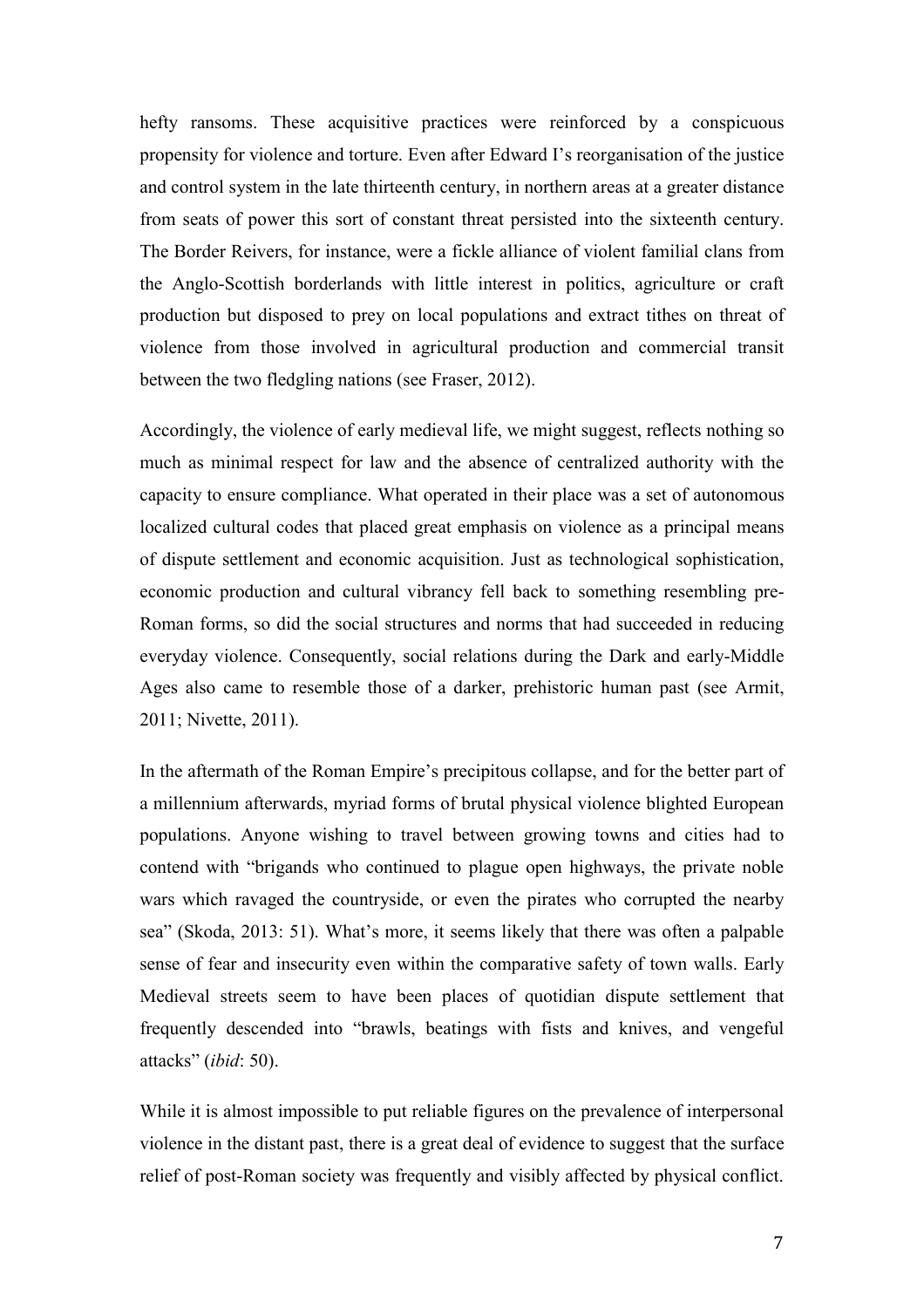It is not the case that this was a millennium of constant militarized infighting and attack from without. There were undoubtedly periods of relative calm, but, equally, the threat of everyday violence never seems to have been far below the surface. The social order of the Vikings, for example, appears to have been built around a 'spiral of violence' based on the power afforded by heritable property and the various clans' attempts to acquire as much as possible, which resulted in cycles of feuds and reprisals (Morris, 1992). When the Normans invaded Britain some parts seem to have capitulated relatively quickly, but in the north rival groups entered into a long-running and bitter struggle for Northumbrian sovereignty, in which the introduction of a new power bloc led only to further conflict. In Speight's (1992: 157-8) terms, "many of the assassinations and massacres that litter the region's history can be attributed to the imposition of non-customary dues and practices" even to the extent that the rebel factions invited in and sided with an invading Danish army. It took the infamous 'Harrying of the North' – the decision made in 1070 by William the Conqueror to burn northern settlements, destroy crops and generally pillage the area – for the Norman powers to gain any measure of control. Even with their lordship established and the rebel forces beaten into submission, however, Norman governance often proved quite spectacularly ineffectual. In the course of the next two or three centuries, for example, they were forced, time and again, to announce new measures meant to combat brigandage and reduce the prevalence of marauding gangs of armed bandits (Halsall, 1992; Hibbert, 2003 [1963]), none of which seem to have enjoyed much success.

With the above in mind we can risk the assertion that Dark Age and early Medieval England seems to have been a relatively violent place. Yet this only leaves us with the obvious question surrounding the purpose and function of overt violence in post-Roman society. Cowell (2007) suggests that the upper end of feudal society was based on two conjoined principles of 'gift giving' and 'violent taking'. The purpose of both seems to have been to establish a degree of reciprocity within the aristocracy and, more broadly, the chivalric class of warriors on whom the former based their power. Gifts necessarily came laden with a debt accrued from the act of acceptance, such that interrelations of reciprocity and obligation could be replicated without resort to the interference of centralized authority (*ibid.*). In much the same way, an act of violence – a raid, an ambush, a declaration of private war – came laden with a return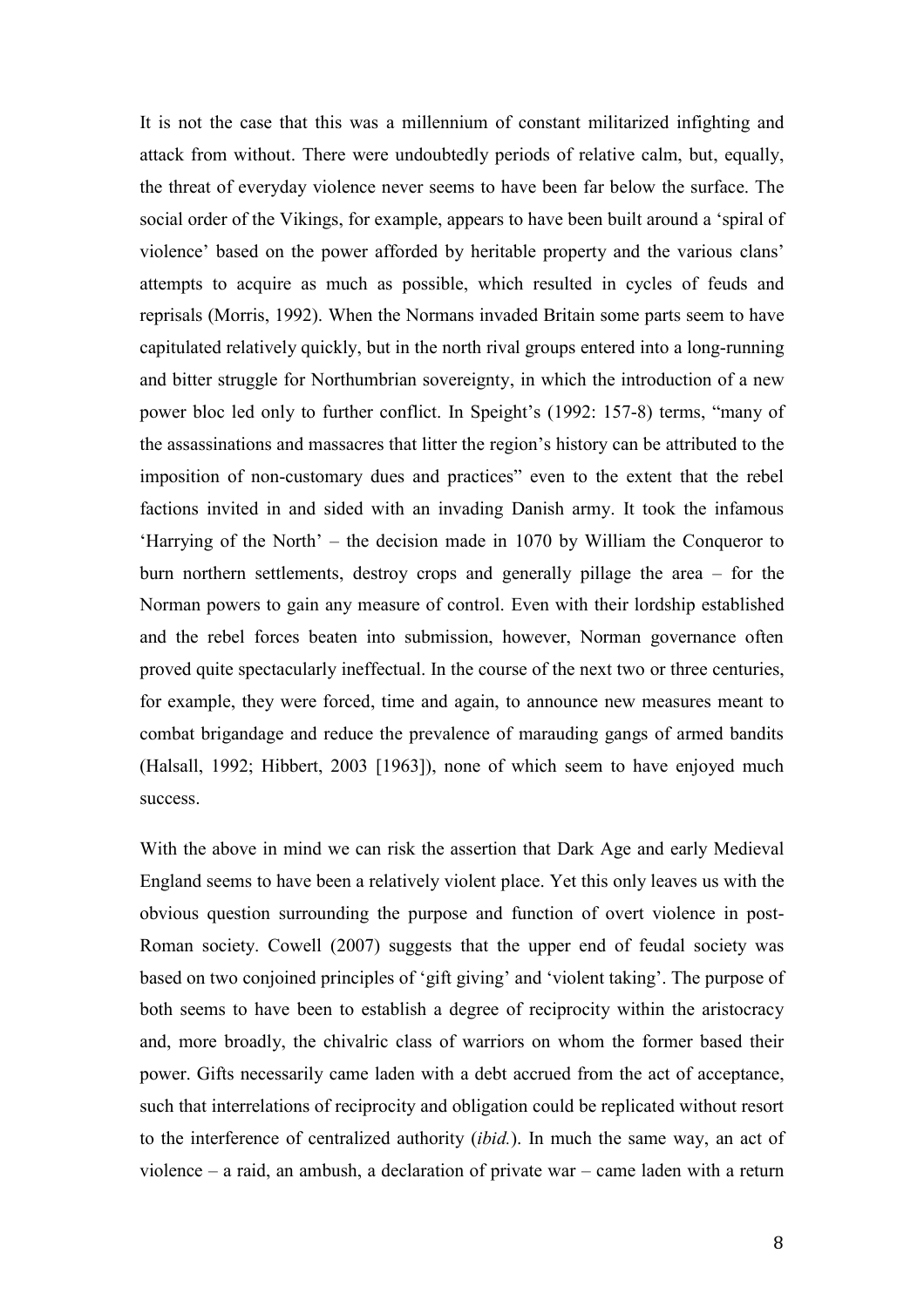game, an act of vengeance that further served to enshrine reciprocity within the aristocracy whilst simultaneously allowing them to parasitize the lower orders by extracting protection money/resources in the form of tribute. The capacity to deploy violence or to have others do so at individual behest, in other words, was a key aspect of social relations within feudal society even to the extent, as Eisner (2011) observes, that it determined exactly who held kingship across Europe.

With closer attention to the less powerful classes in the European social order, Skoda makes a similar point in relation to street violence, which seems to have functioned as a basic form of social ordering that allowed for the generation and maintenance of:

…self-image and one's place within the community… [and] notions of honour street violence protected the 'psychic property' of the individual, his or her sense of self and place within social networks (Skoda, 213: 56)

In other words, if individuals were to hold onto property, maintain a sense of honour and prevent themselves from being cheated and dispossessed by their neighbours, a propensity for physical violence seems to have been a necessary and a socially legitimate requirement. At just about every level of the social order violence appears to have functioned, in the absence of a centralized authority, as a primary means of acquiring and preserving security, wealth and status through the bodily defence of land, property and honour. It is this underlying principle, more than any other, which characterizes the basal structure of the feudal order to the extent that Sharpe (1996: 18) is able to point to a society built on the violence of 'hard men' "accustomed to fighting as a normal part of life".

If we take all of the above at face value it is entirely likely that the dark shadow of post-Roman Britain, particularly the early part of the Middle Ages, provided at least some of the impetus for Thomas Hobbes's (2008 [1651]) idea of a pre-social 'state of nature' lacking any sort of inherent inclination to pacification and plagued by both exploitative and defensive brutality. Violence, he argued, was used to gain control over the lives of other people and their property, used in the defence of honour and property, and often arose at the slightest provocation or perception of threat. In other words, Hobbes seems to be harking back to the type of society we have described thus  $far - a$  society in which, as Gurr puts it: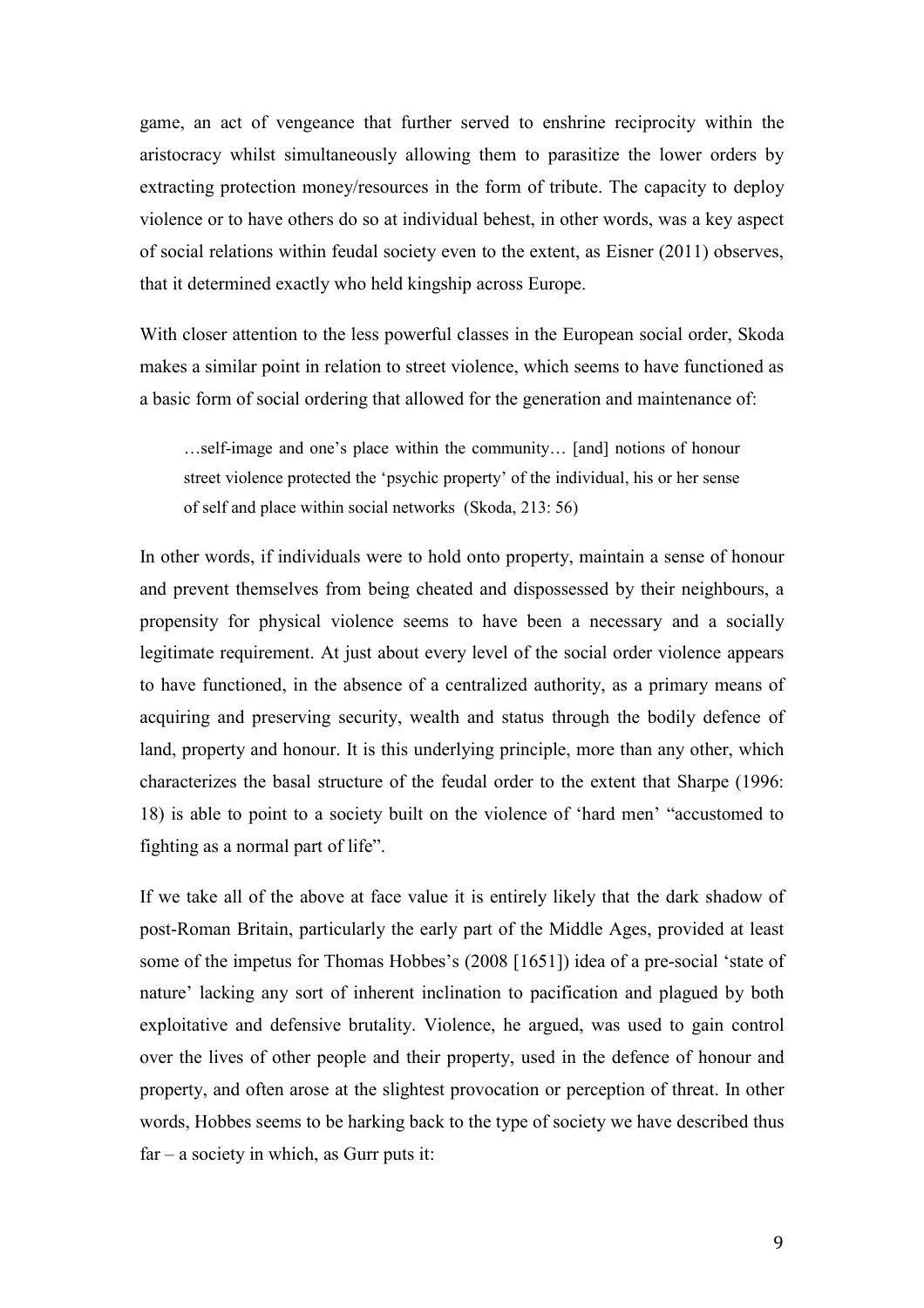[M]en were easily provoked to violent anger, and were unrestrained in the brutality with which they attacked their opponents. Interpersonal violence was a recurring fact of rural and urban life (1981: 307)

While the early estimates on which these initial observations are based are inevitably rather imprecise, the improved record-keeping practices of the later Middle Ages in Europe, and, in England from the beginning of the Tudor period, allow for a clearer understanding of historical rates and trends of violence. The increased availability of empirical data in the form of written records has allowed a number of scholars (see, for instance Gurr, 1981; 1989; Eisner, 2001; 2003; Spierenburg, 1994; 2008) to observe relatively high levels of interpersonal violence into the fourteenth and fifteenth centuries, followed by a long-term decline up to the middle decades of the twentieth century. Eisner (2001) identifies the middle decades of the fourteenth century as a high point for the level of overt violence in English life, after which murder rates and, by implication, lesser forms of violence began to drop off. Something significant seems to have changed during the middle part of the fourteenth century that initiated an extended process in which overt everyday violence was eventually all but extinguished from English public life, certainly for the majority who managed to avoid locales of acute marginalisation (see Taylor 1999; Hall et al, 2008; Winlow & Hall, 2013).

# **3. Civilization or Pseudo-Pacification?**

In many cases accounts of the long-term decline of physical violence in Western Europe rely quite heavily on Norbert Elias's (1994 [1939]) concept of a 'civilizing process', even to the extent, as Mares (2009) notes, that there seems to be a broad agreement that this aging work provides us with the most insightful narrative yet available. While a full discussion of the fine details of Elias's thesis is well beyond the scope of a single article it is perhaps best that we at least re-familiarize ourselves with its basic premises.

In the long transition from the Middle Ages to early 'modernity' a series of complex and interlocking psychosocial transformations supposedly led, all but inexorably, to the minimisation of interpersonal violence across Western Europe. The 'civilization' of English society, for instance, Elias argued, relied substantially on the growing power and dominance of the Plantagenet monarchy during the thirteenth and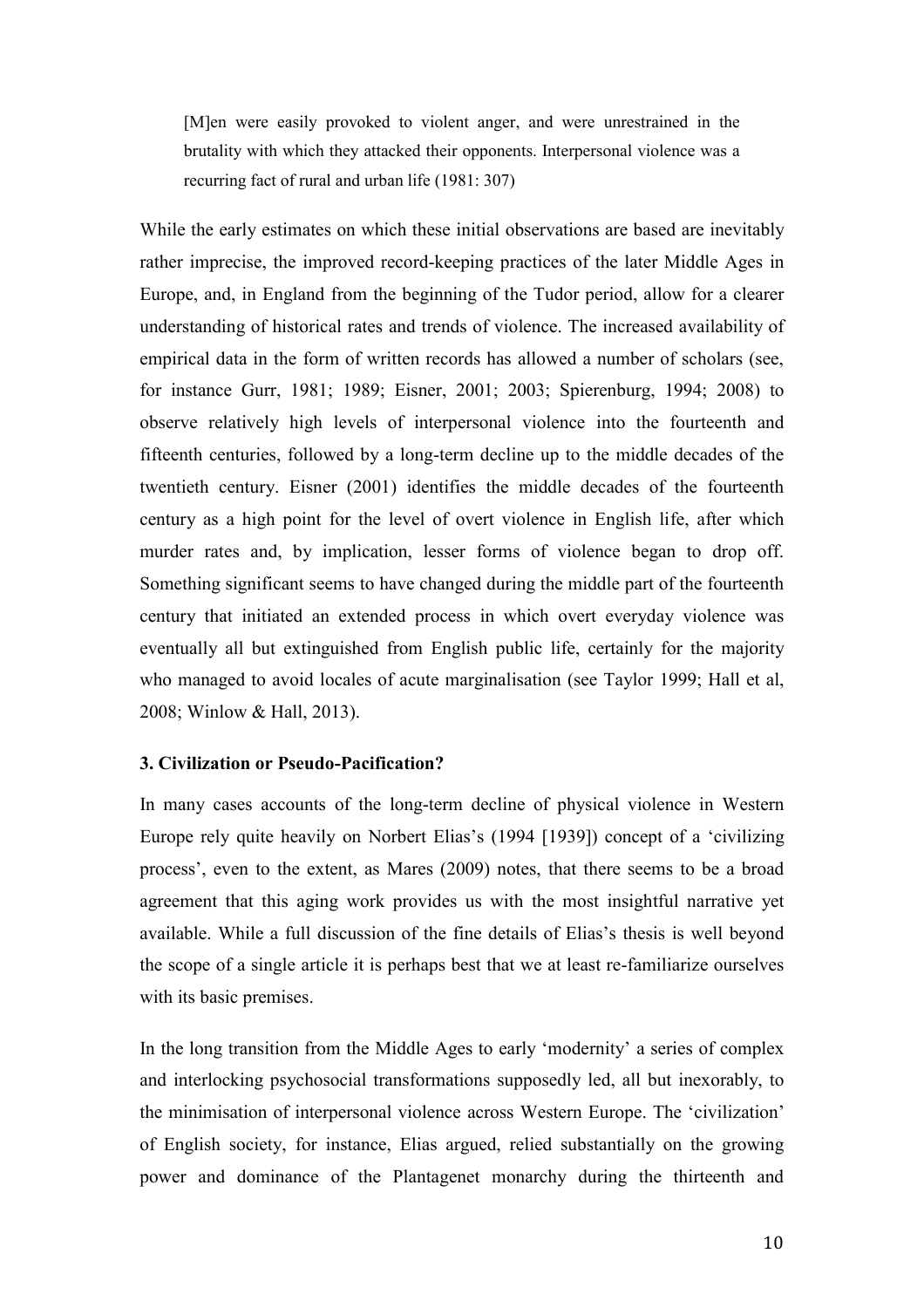fourteenth centuries, especially their ability to monopolize the means of violence. This centralisation and monopolisation of the legal capacity of monarchical states to do harm allowed them to secure increasingly pacified social interaction across progressively larger portions of their territories, which facilitated a general upturn in commerce, trade and, crucially, taxable income. The interest shown by elites allowed for the growth and maintenance of structural complexity in the form of bureaucratic regulation – particularly legal codes – and the kind of broad-based socio-economic interdependencies last seen during the heyday of the Roman Empire. At this point, Elias suggests, the process effectively assumed a life of its own as the move away from the anxious, defensive and often self-aggrandizing deployment of violence began, over a number of generations, to change the way that people thought, felt and interacted such that the population at large lost any direct acquaintance with their capacity for violence, which became repressed and subsumed beneath culturally maintained and reproduced behavioural codes. Beginning in the courtly upper reaches of the social structure, Elias held, these codes diffused outwards throughout everyday culture to be psychologically internalized and reproduced. The abandonment of everyday hostility and physical violence allowed the development of 'figurational' networks of interdependencies between individuals acting in the various nodes and arteries of socioeconomic life.

While these ideas undoubtedly go some way towards explaining the historical decline of overt violence in Western European society, however, there are a number of significant problems at the heart of the thesis. They congregate around the assumptions of naturalism, teleological evolutionism, internal cohesion and the vaguely transcendental nature of 'interdependencies'. In Elias's terms:

The individual is compelled to regulate his conduct in an increasingly differentiated, more even and more stable manner… characteristic of the psychological changes in the course of civilization: the more complex and stable control of conduct is increasingly instilled in the individual… a self-compulsion that he cannot resist even if he consciously wishes to. The web of actions grows so complex and extensive, the effort required to behave 'correctly' within it becomes so great, that beside the individual's conscious self-control an automatic, blindly functioning apparatus of self-control is firmly established (1994 [1939]: 445-6)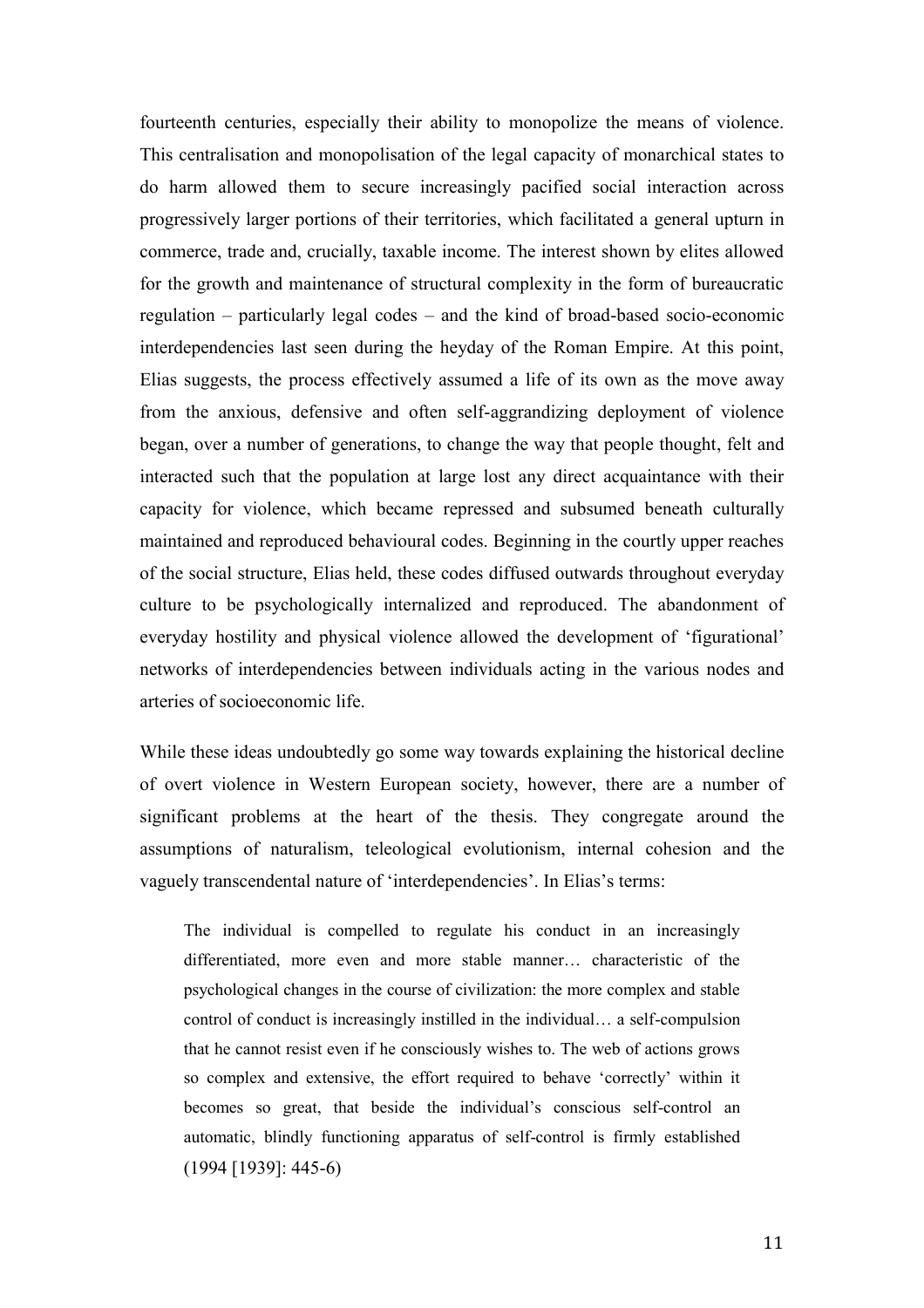In other words, the core of Elias's thesis relies on a repeated assertion that interdependence between people and communities necessarily and all but inevitably fosters civilized, physically non-violent sensibilities in a way that reflects a sort of 'blind' and 'evolutionary' dynamic drive toward increasingly pacified forms of social interaction. Within the confines of his work it is almost as if the development of social, cultural, economic and political complexities, along with the inter-relations they entail, lead inexorably to the development, maintenance and reproduction of 'civilized' behavioural codes. What this does, however, is to gloss over the relationship between internal and external worlds in a way that largely fails to provide a clear and convincing explanation for how we might get from what Elias calls 'sociogenesis' – the generation and proliferation of objective social conditions and relations – to the subjective internalisation entailed by 'psychogenesis'. In positing such a blind drive toward 'civilization', Elias provides a teleological account of pacification, which mistakes effect for drive, and, as a result, overstates and yet oversimplifies one of the defining features of the long run of European history.

If we consider such a linear teleological thesis in light of the general continuation  $-$  if not outright escalation (see Gatrell, 1996) – of brutality in European systems of punishment, along with the central role played by exploitation and primitive accumulation within economic systems steadily moving in the general direction of the industrial revolution, the connection between social interdependence and pacification might not be quite as 'stable' or dependable as the original work would tend to suggest (see Hall, 2014). Indeed, throughout history, the artistic, philosophical and technological apexes of civilisations have been closely associated with various forms of violence and exploitation. In much the same way, the centralisation of the capacity for 'legitimate' violence in the hands of the state was never quite as effective, legitimate or neutral as Elias posits. The late Medieval and Tudor monarchical states, just like more contemporary examples of technocratic stewardship in relation to global markets (Rancière, 2006; Galbraith, 2008), often engaged in brutality in order to fulfil predatory political and economic aspirations largely immaterial and indeed sometimes damaging to the everyday lives of subject populations.

Furthermore, this attribution of neutrality, along with the underlying naturalist emphasis, points us to the deepest problems in Elias's thesis; two ontological flaws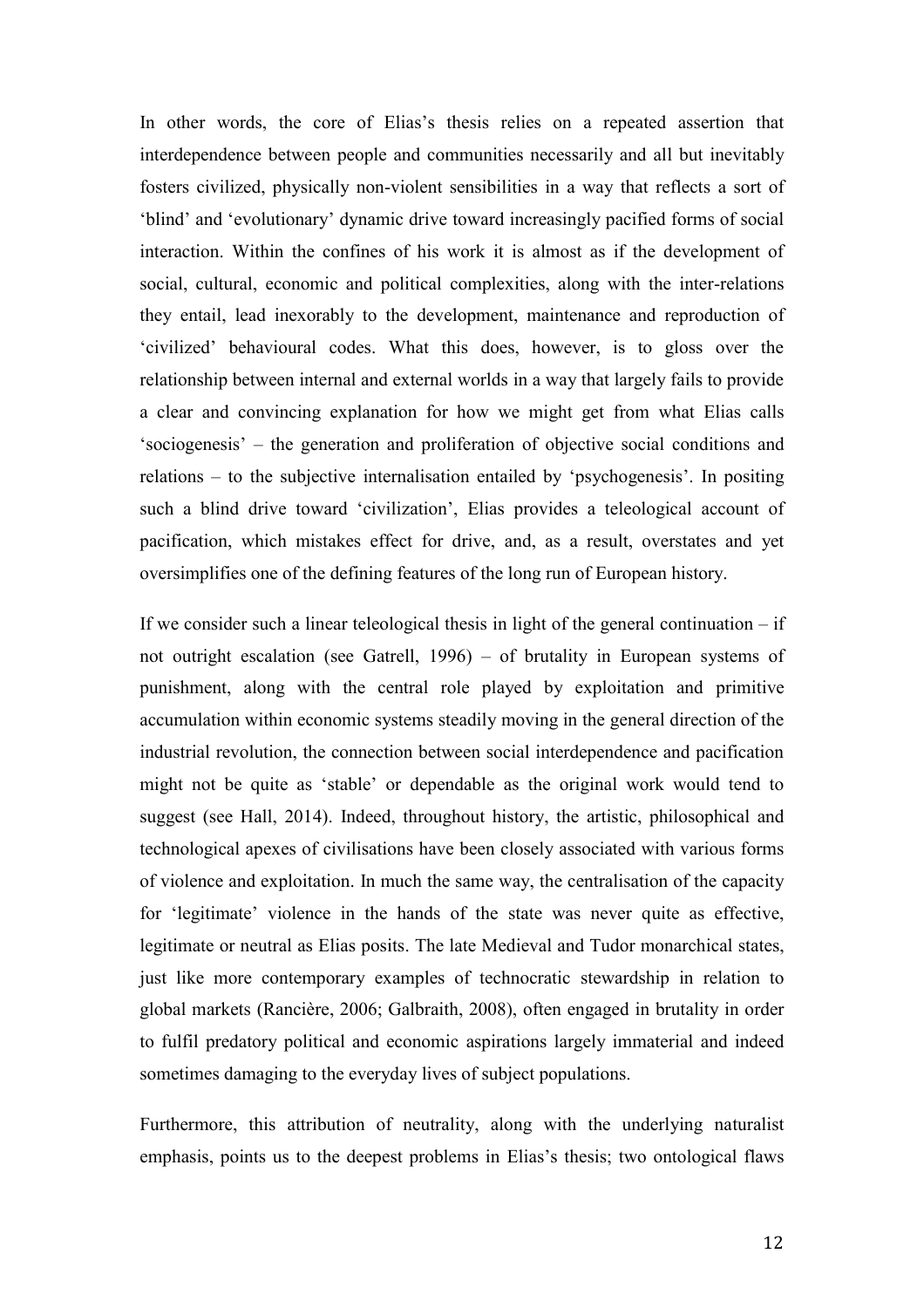deprive the inhabitants of modernism's relatively pacified social order of a certain amount of their subjectivity. First, it is far too easy to explain away a major behavioural trend such as pacification by psychologising and naturalising it, and positing it as an inexhaustible teleological drive in the movement of history. What this does is to deprive social action of dialecticism, of the push and pull between individuals and their context. Second, the suggestion that 'civilisation' might be a natural corollary of growing interdependencies is to fall into the trap of oversocialising the concept of pacification by associating it with factors all but entirely external to the actor's consciousness. The formulation that growing interdependence between individuals and communities maintained by the centralising power of the state provided a fertile seedbed for the proliferation of emotional empathy, which, over decades and centuries, coalesced into a natural psychosocial aversion to violence and bloodshed is just too neat. It largely ignores the vagaries and contingencies of thinking subjects trying to make their way through life as best they can, particularly in terms of their fears and passions, desires and frustrations. Equally, it ignores the instability and often hostile competitiveness that characterized the capitalist socioeconomic environment that was supposed to act as the foundation for the psychogenesis of pacified sensibilities (Hall, 2000; 2007).

If Elias's schema is to be taken at face value, his assertion of growing empathy within and between populations must also contend with a less commonly discussed but equally important counter-trend – the observation that 'crime' in the broad sense of interpersonal violation seems not to have declined in a 'civilized' context so much as mutated and changed with the times. It is in this context, for instance, that Sharpe (1996: 20; see also Hibbert, 2003 [1963]) points to "a shift from 'feudal' criminality based on violence… to a 'modern' criminality based on property offences" between the late Middle Ages and the nineteenth century. Inevitably, this suggestion is rather difficult to substantiate. Nevertheless, amongst historians of crime there seems to be a general acceptance that the processes which reduced the level of overt violence in the public spaces of European life seem to have been matched by a proliferation of nonviolent, abstract forms of criminality appearing throughout the social structure (Sharpe, 1996; 2001; Wilson, 2005; Hall, 2012).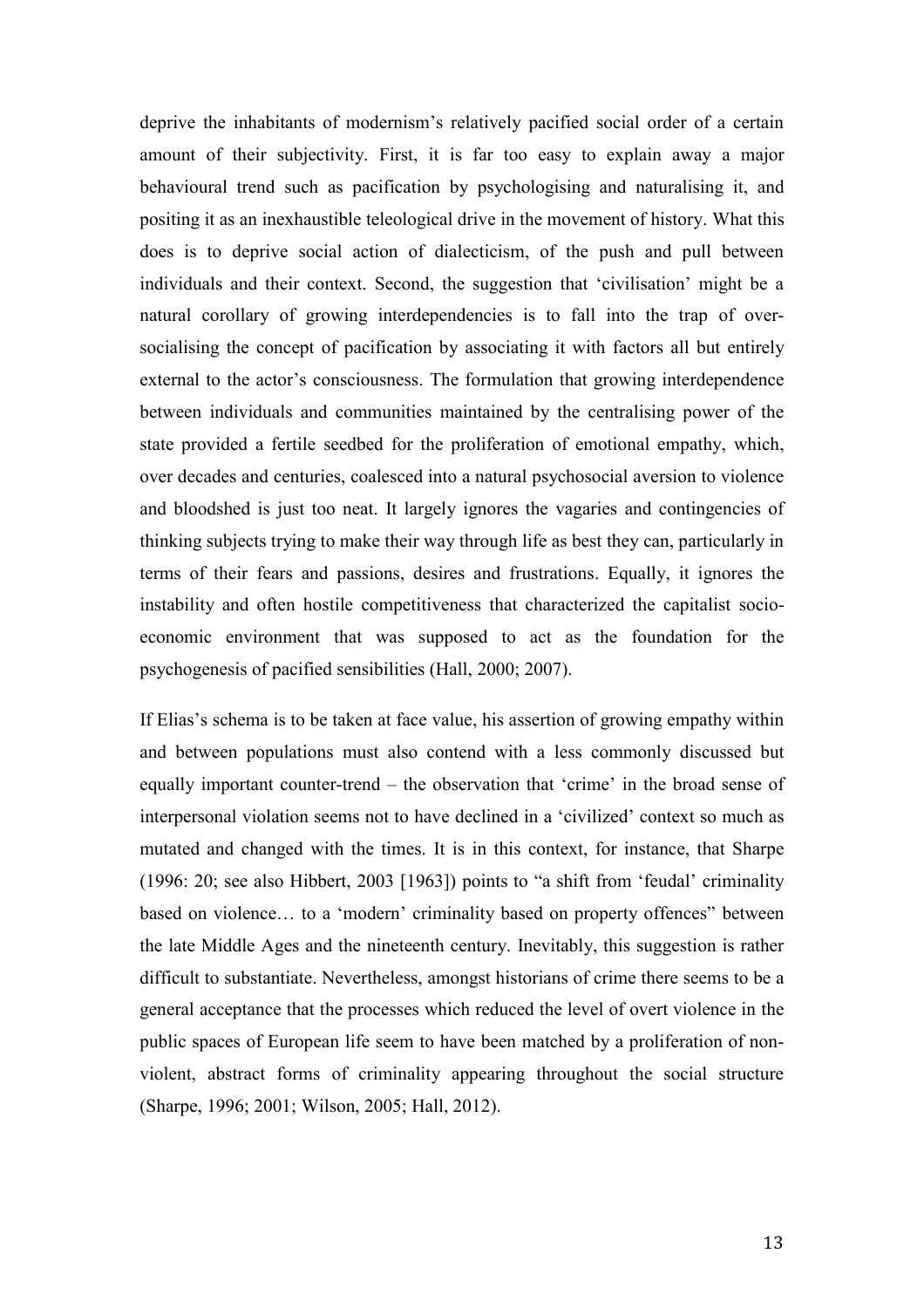This insight allows us to begin moving beyond the naturalistic bounds of Elias's thesis toward a more nuanced analysis of historical change in the combined fields of political economy and psychosocial pacification. If we acknowledge that the longterm decline in everyday physical violence coincided with the emergence of urban, industrial, commercial and, ultimately, capitalist societies then we must also note that the accompanying process of marketization provided fertile ground for the development of sensibilities, values and meanings conducive to and called forth by the new political economy (Hall, 2007).

In light of the likely empirical crossover between violent and abstract criminality, however, a number of current theorists, particularly Michel Wieviorka (2009) and Laurent Mucchielli (2010), have begun to move away from Elias's rather Whiggish and teleological 'civilizing process' toward the essential task of locating pacified emotional dispositions within a properly dynamic and interactive understanding of contemporary political economy. That is to say, within the interplay between grand scale socio-historical transformations and the ways in which they structure and mould everyday life as the material and symbolic foundations for aspirations, beliefs, desires, norms, values and all manner of sensibilities.

What this means, however, is that the physical violence employed as a social ordering technique throughout the social structure of early Europe did not decline because the prevailing values and sensibilities of the age became more orientated towards pacification. It came instead from a dualistic and mutually reinforcing economic need within emerging market economies. Market economies cannot expand in socioeconomic systems structured and driven by either *physical violence* or *altruism*  (Hall, 2014). The expansion of the production and circulation of commodities depended on the contemporary state's ability to protect property rights and economic activity by reducing violence across sufficiently large geographical areas. This was largely achieved through systematic shifts in law and cultural values that repressed and privatized altruism, but simultaneously repressed and sublimated the destructive violence that would normally increase in a non-altruistic culture into a symbolically aggressive yet physically pacified competition for the symbols of wealth and status in Europe's emergent consumer culture (Hall, 2012).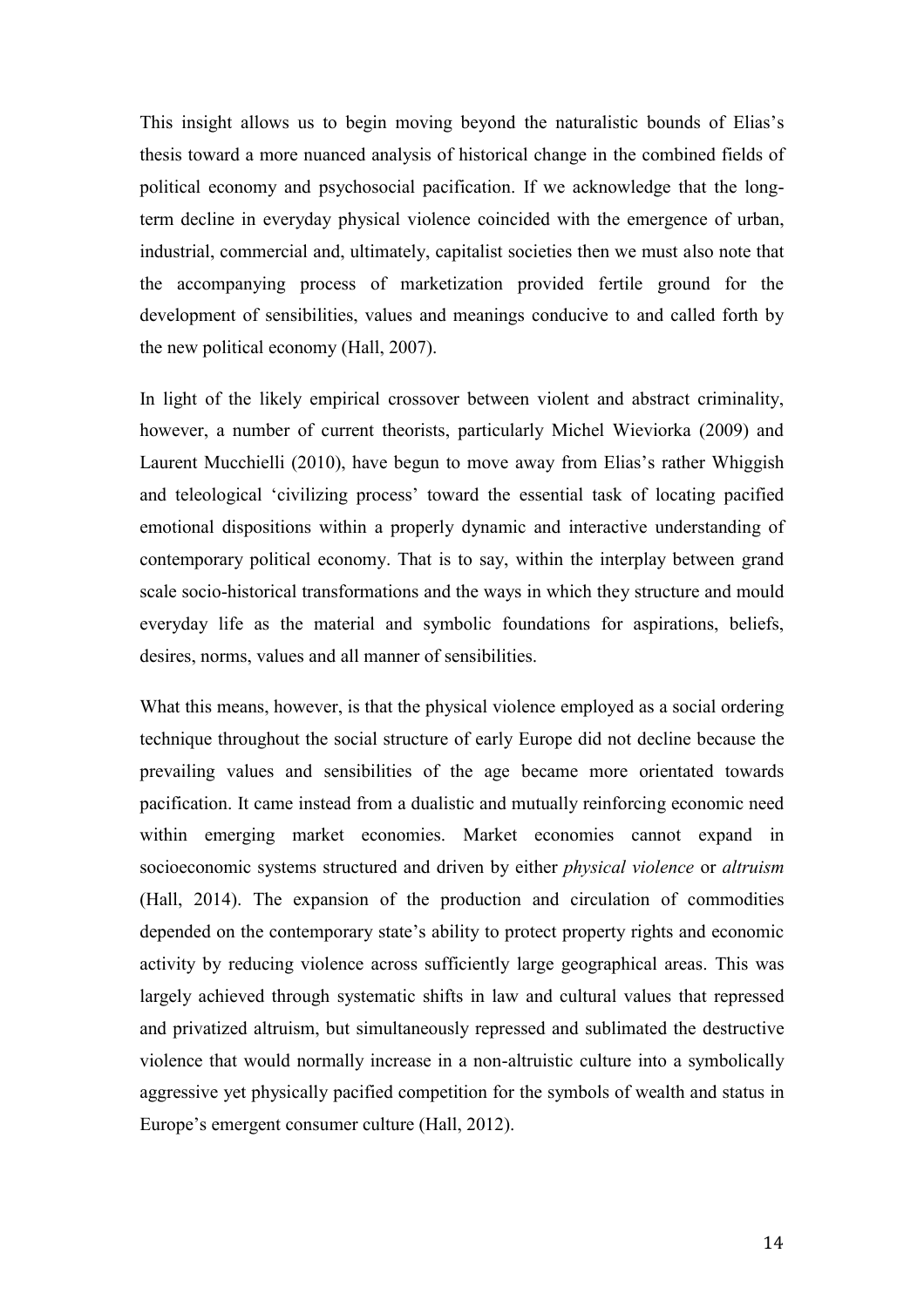In other words, pacification was – before individuals became accustomed to its codes and internalized its sensibilities – initially a functional by-product of politicaleconomic change, specifically the development of early market economies and their basic requirement to repress physical violence and simultaneously encourage the individual's interest and participation in pacified rule-bound sociosymbolic competition and economic exploitation; to encourage functional aggression yet, at the same time, to keep a lid on the situation and prevent either pre-emptive or reactive violence becoming physical by expanding systems of governance and control. In other words, pacification emerged as a functional practice before it became culturally established and psychologically internalized. Contra Foucault (1998; 2001; 2002), control of the body's passions – 'biopower' or 'biopolitics' – seems to have been predominantly focused on *violent and altruistic* interactions rather than political and sexual sentiments (Hall 2012; 2014).

In this way, the theory of the pseudo-pacification process opens up the possibility of more rewarding explanations for the long term decline of physical violence in Western Europe. It is rooted in material political economy rather than Elias's (1994 [1939]) woolly, evolutionary orientation towards civic peace on the basis of increasingly refined empathic sensibilities, or Foucault's (1991) shifts in discursive and classificatory schema and normalized subjectivity that occur for no discernible reason other than 'discipline'. 'Discipline', 'classification' and 'discursive production' are simply the means of shaping and controlling a potent pre-existing libidinal drive that at its root is located in a rule-bound system of stimulation and pacification and activated by increased social anxiety, individual freedom from social obligations, and the commercialisation of consumer desires (Hall, 2012; 2014).

The concept of 'pseudo-pacification' locates the decline of interpersonal violence specifically within the unstable and indeterminate context of market economies in a dynamic relationship with social and individual subjectivity. The sociological implications of this suite of concepts have been dealt with in an embryonic but growing criminological and sociological literature that is largely beyond the remit of this piece (see, for instance, Moxon, 2011; Briggs, 2013; Winlow, 2014; Horsley, 2014; 2015). What we want to do here is to take these insights in a slightly different direction by using them as a starting point for a socio-historical analysis of the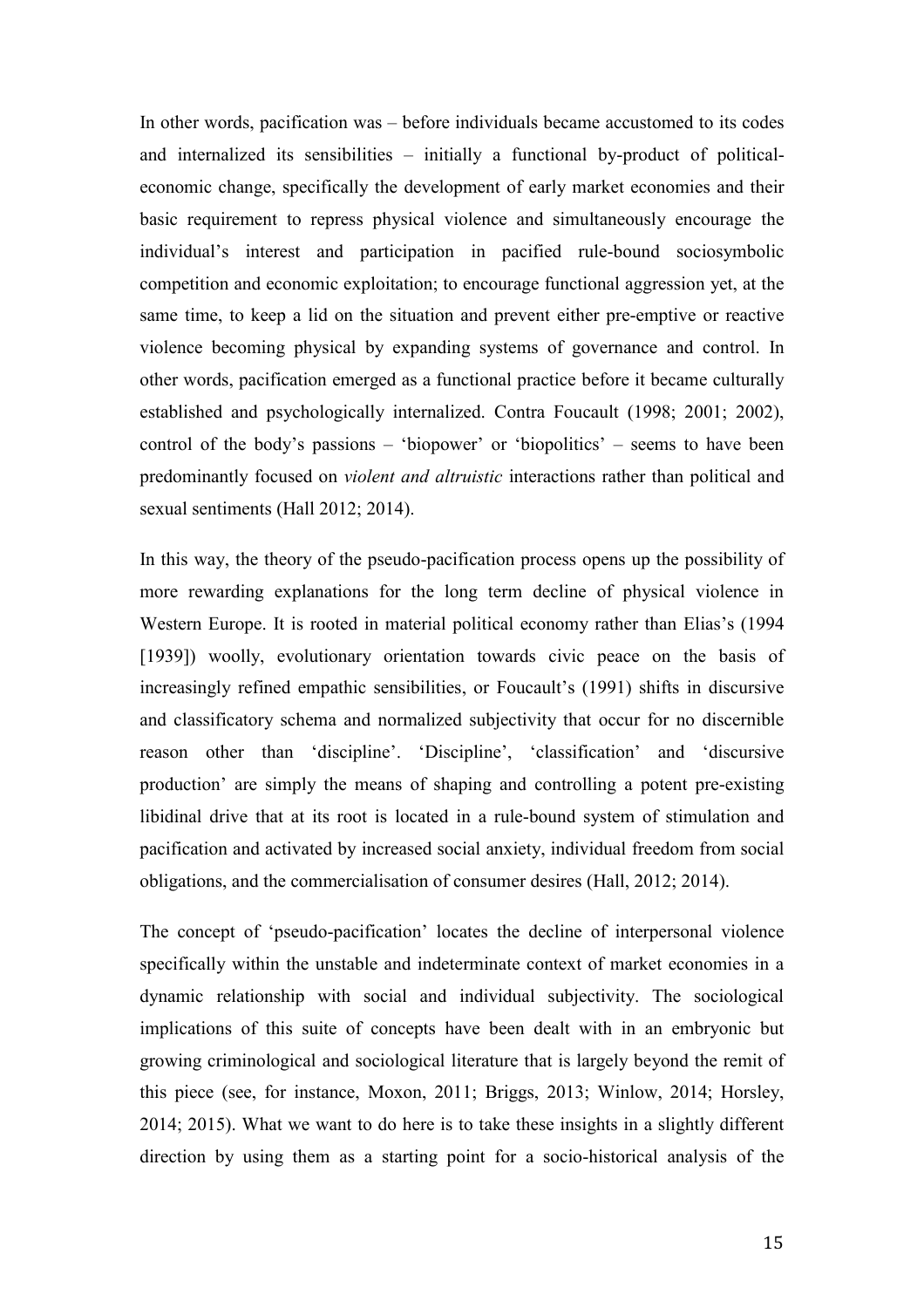development of important aspects of the English legal system. It is to this end that we now turn our attention.

## **4. The Third Space of Orderly Disorder**

The process of repairing England's social order after the depredations of the Dark Ages and early Middle Ages – most notably the disruption and violent aftermath of the Norman invasion – began with the coronation of Edward I in 1274. Upon his accession he immediately began a far-reaching programme of legal reform that eventually replaced Feudal power with something a little closer to modern governance (Hibbert, 2003 [1963]). In the first few decades of his reign, spurred by recognition that the prevailing incidence of interpersonal and group violence as a structural ordering technique could not remain unchecked, he set about codifying and adding weight of statute to a host of pre-existing customs in ways that were meant to enhance the enforcement of pacification. If we were looking for a legal cornerstone of modernity's embryonic social order we could do much worse than the 1283 Statute of Winchester, which attempted, under a system of reticular command and delegation, to refurbish and revitalize traditional practices of mutual responsibility for the detection and prosecution of crimes committed within defined geographical areas.

What this involved was, initially, a set of provisions that strengthened the longstanding requirement that all men should have access to some description of weapon, the exact nature of which depended on social rank – knights were to be availed of swords, armour and horses, commoners bows and arrows – supplemented by an administrative caste of 'royal officers' empowered to carry out public inspection (Summerson, 1992). With these arms, local watches were to be kept and, in the event of an offence, the bulk of the able-bodied male population were expected to turn out in pursuit of suspects. Furthermore, town gates were to be closed during the hours of darkness and no strangers permitted entry, thereby effectively subjecting any sizeable settlement to an after-dark curfew. The new system engaged in renewed attempts to humanize and pacify the English countryside by limiting brigands' capacity to ply their trade and stipulating that hedges be coppiced for 200 feet on either side of public highways to reduce the possibility of ambush, in what resembles a thirteenth century form of situational crime prevention (Walsh, 1994). In addition, it also specified what was to be done if these practices failed to prevent or convict, such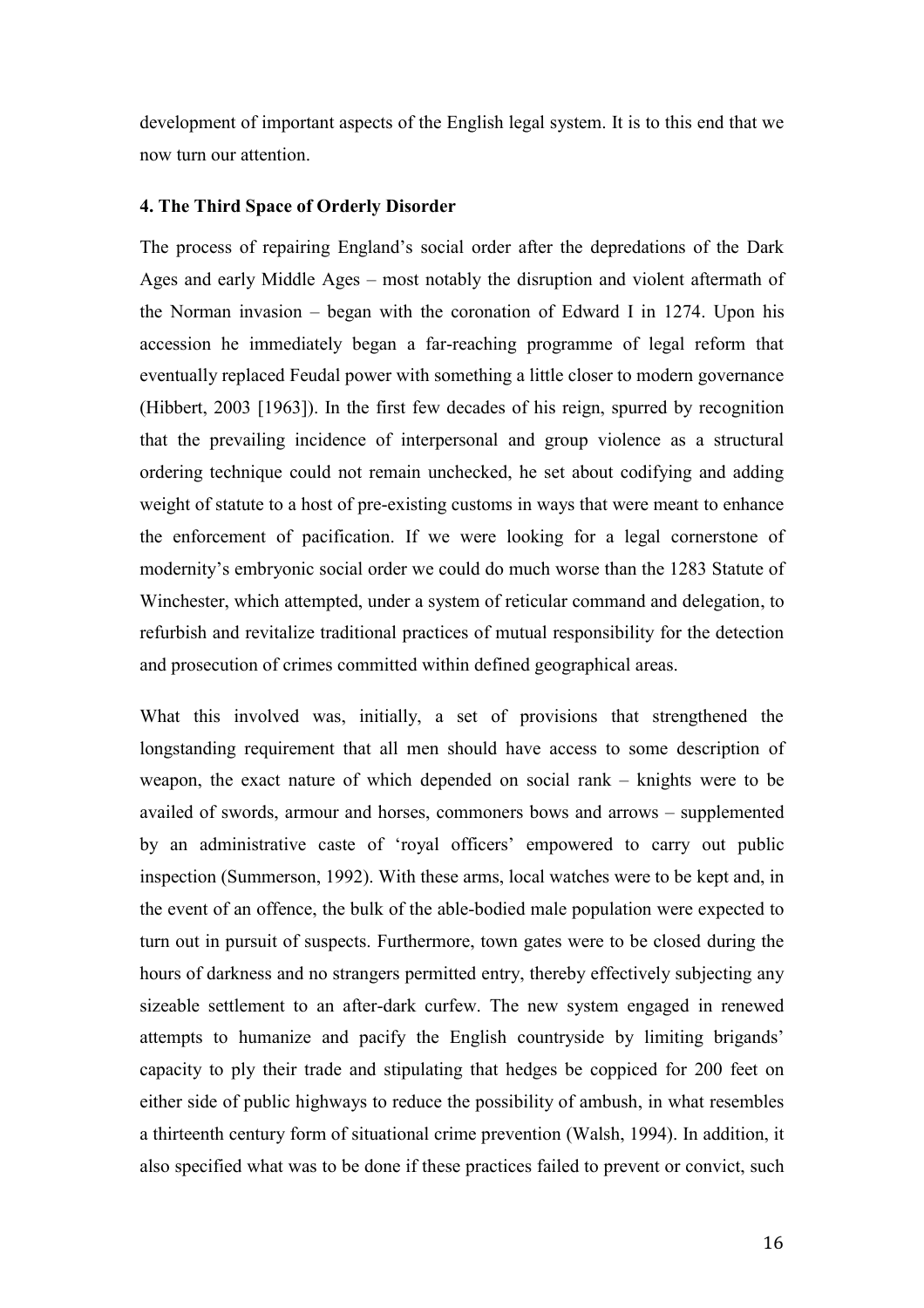that "the victims of robbery would henceforward be able to claim restitution from the hundreds [a contemporary administrative unit of population] in which they fell among thieves" (Summerson, 1992: 232).

In this fashion large parts of the legal system that were established in the wake of Edward's reign seem to have adopted a similarly distributivist emphasis in an attempt to reinstate a modicum of altruism and social justice in everyday life, but were organized more by *reactive legal practices* than *proactive cultural values*. With the usual caveats around attributing specific thoughts to the inhabitants of the distant past, the early English state seems to have hit upon the idea that pacification relied on the legal system's capacity to reproduce as reactive practices at least some degree of the practical mutuality that had existed before. What the tradition amounted to was simply a series of mutually reinforcing statutory provisions and customary assumptions – including restrictions on trading activities, the prohibition of usury and limitations on both minimum and maximum wages to ensure 'sufficient livelihood' – that set about both limiting individuals' capacity to exploit and prey upon each other whilst ensuring a reasonably fair distribution of economic participation and reward from such abstinence (see Hall & Winlow, forthcoming 2015). If we take contemporary usury legislation, for instance, the church-led rejection of 'lending for increase' – charging interest – was based largely on the assumption that it was a distinctly predatory craft, which amounted to "an immoral means of gaining something from nothing... [making] money from money without labour or service and at the expense of the poor and needy" (Davis, 2012: 65; see also Graeber, 2011).

By way of contrast, Medieval regulation of wages and livelihood seems to have tried to increase pecuniary rewards for even the lowest forms of labour such that wages appear to have doubled between 1340 and 1400 (Dyer, 1994; see also 1989). While it would be negligent not to acknowledge that at least some of this comparative generosity can be traced to a reduced labour supply after the first wave of bubonic plague this, as Dyer also notes, does not tell the whole story as there had already been movements in this direction prior to the epidemic. What this regulatory system produced, however, was a diffusion and democratisation of legally-sanctioned control, which set in motion a gradual diminution of everyday violence, repressed by diffuse social pressure that saw as its reward the material benefits accruing from the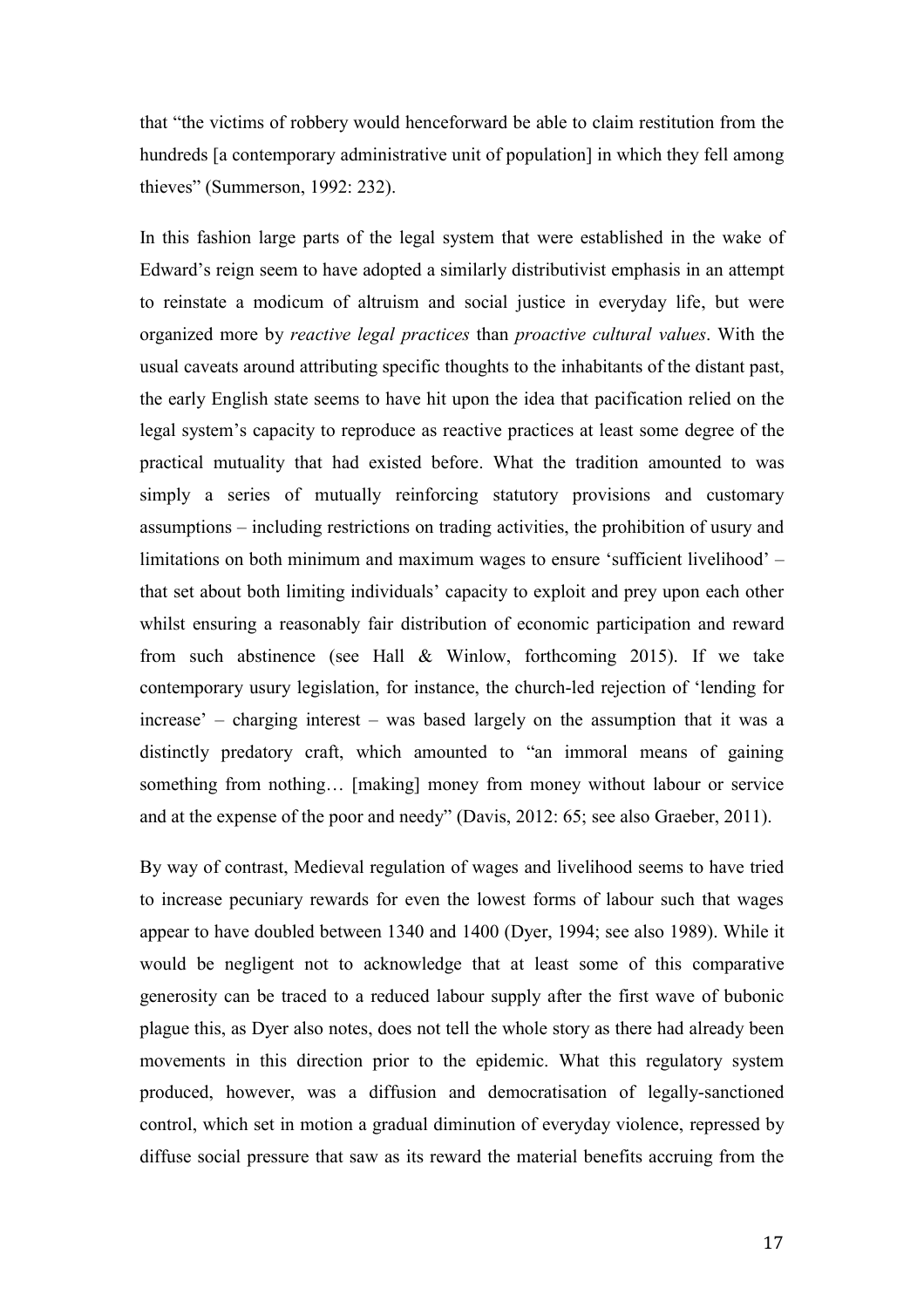pacification and artificial reactive altruism that facilitated the booming pre-capitalist distributivist economy of the late fourteenth century (Hall, 2014). In this way, the origins of the pseudo-pacification process, contra Durkheim (1997[1893]), betray the roots of social order within the enculturation of legal codes rather than the legalisation of cultural codes.

With the cautiously administered delegation of crime control to the citizenry, late Mediaeval social regulation paved the way for more effective responses to the problems of banditry and brigandage that plagued English society in the decades prior to the reign of Edward I. While these systems inevitably elicit the usual caveats around their ultimate effectiveness (see Hibbert, 2003 [1963]), they at least went some way to formalising crime control and expanding the reach of the criminal justice system such that we can reasonably talk about a significantly safer territory with increased scope for production and trade. In conditions of greater security, the more enterprising sections of the general population were able to capitalize on the increased viability of inter-urban trade to begin establishing the sort of sophisticated trading networks that rely on the capacity to move goods, money and people through the developing nodes and arteries of a nascent market system. The pacification of society in other words took place within, around and even as a corollary of a process of commercialisation that itself relied on concomitant and complimentary practices of sovereignty, discipline and control as well as the everyday beliefs and aspirations of an already quite individualistic, profit-minded and increasingly pacified yet rather symbolically aggressive entrepreneurial population (Macfarlane, 1978; Hall, 2012). It is quite likely that at this point we can detect the beginning of the rise of what Priestland (2012) calls the 'merchant caste' to a position of prominence amongst the ruling elite as it displaced the 'soldier' and 'sage' castes which administered the reproduction of, respectively, organized physical violence and cultural codes and values.

However, the integral pseudo-pacification associated with the development of market economies was not reliant on the total displacement of values by legal codes. It was also fuelled, at least in part, by selected pre-existing practices and beliefs within the general population. Socio-legal codification of evolving and diffusing customs that revolved around commerce and entrepreneurship – which was increasing markedly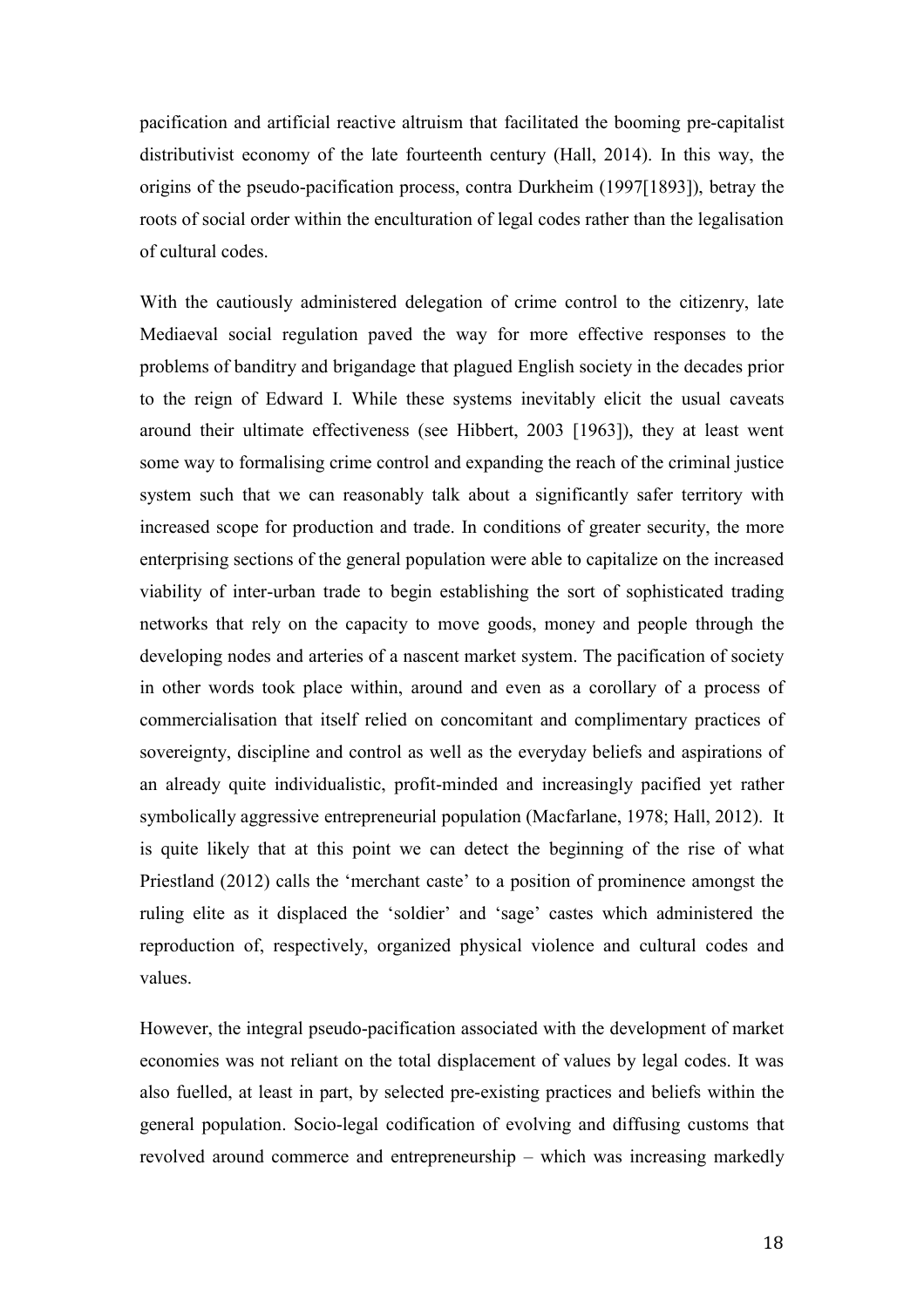from the tenth century as new trade routes were opened up (McKendrick *et al*., 1982) – permitted, compelled and inspired people to internalize and embody such ideas to an even greater extent. If we turn our attention to, for example, Dyer's (1994; 2009) work on everyday life in Medieval England it is immediately apparent that the nation already contained a growing number of labourers, merchants and skilled tradesmen accustomed to an individualistic, enterprising, 'go-getting' lifestyle within local communities. In the course of the twelfth through fifteenth centuries, however, the increased viability of inter-urban trade, along with other complementary additions to the English legal system, allowed what had been quite disparate and disconnected interests to become something much closer to a proto-bourgeoisie in terms of the ambitious, individualistic beliefs and understandings they held about themselves and the world around them (Wood, 2002).

It is unlikely that Norman traditions as a whole were entirely alien to the inhabitants of post-Roman England, but there are significant differences between these customs and those favoured by the Plantagenet reform programmes. The Feudal system in place prior to and immediately after the conquest relied on a system of lordship, land title and tenure that provided much of the economic basis for early English society. A large part of the population made their livelihood as tenant farmers on land granted to them by the aristocracy, which came with mutual expectations. The tenant owed tithes and other stipulated services such as stewardship of an allotment of parish land as well as allegiance to none but the king, whilst the lord ran a kind of protection racket, guaranteeing security of tenure against all comers (Tilly, 1985). This bargain has much in common with a legal contract to the extent that it came with a number of stipulations as to exactly what each party could expect of the other. One of the major benefits on the tenant's side was the right to pass land onto his descendants within a system of coparcenary entail, meaning equal partition between surviving sons (Baker, 2002). While there were a few issues with these provisions, not least of which the problem of dividing up plots of land already providing little more than bare subsistence, they did have one distinct advantage within early Norman social order: they maintained and even bolstered the nuclear family as a basic protective unit against the brutal violence that permeated the Feudal world.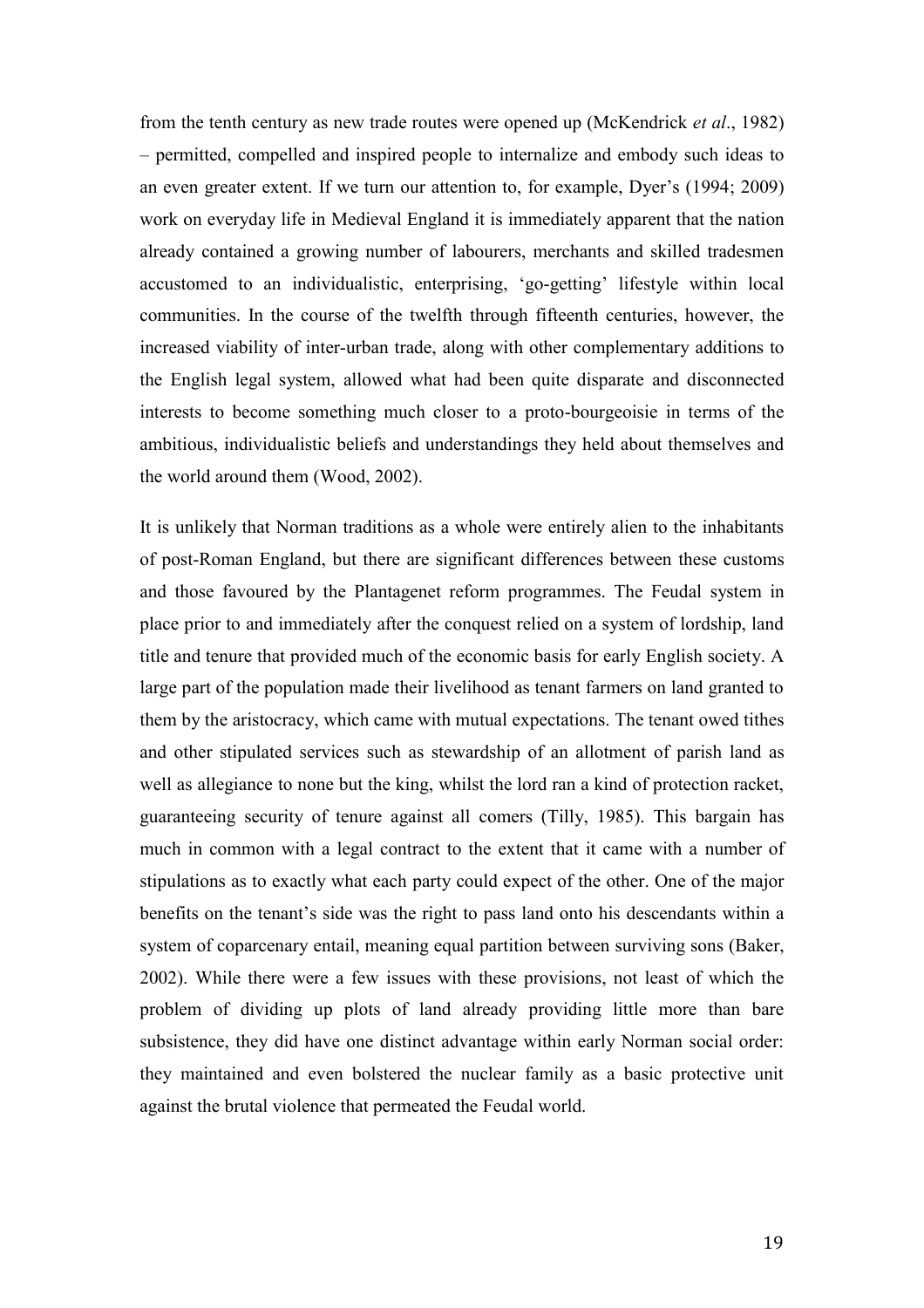With the introduction in the late thirteenth century of the twin laws of free alienation and primogeniture, the emphasis of the English common law began to shift into a slightly different, more individualistic frame. In the former case, the holders of title gained the capacity to sell up or otherwise dispose of property without their heirs' consent, such that children could be left penniless with no birth-right. If the parental generation failed to specify where their property would go, the new law of primogeniture came into effect, by which the eldest son would get everything, potentially leaving any siblings destitute. Yet, as Macfarlane (1978: 83) puts it, "even the eldest son had nothing except at the wish of his father or mother". What this did was to introduce a level of unpredictability into the transmission of property and wealth, which in turn instigated a form of social mitosis, or, more figuratively, a 'socio-economic tumour' (Hall, 2014) in which relatively well-heeled but by no means wealthy families – it is worth noting that England was the only European nation not to limit primogeniture to the aristocracy – started producing second and third siblings who would have to work hard and independently to replicate the quality of their childhood lifestyle. In other words, it created a process by which English society, based on a peculiar difference from the rest of Medieval and Early Modern Europe, began to spawn and diffuse outwards new generations of anxious protoentrepreneurs with greater impetus toward commercial approaches to everyday life, which then began to displace and subsume the ethical principles reproduced by the relatively short-lived distributivist system.

In this way we start to shed a little more light on the role of legal regulation and social change in the long term trajectory of English and later, as trading arteries were once again pacified and opened up, mainland European societies in terms of the minimisation of interpersonal violence and its socio-historical crossover with nonviolent, abstract criminality. It is interesting to note that continental Europe, despite its growing trade routes, the birth of the accounting system in Milan and the eventual establishment of Amsterdam as the hub of sea trade, was overtaken by England in the run-up to industrial capitalism. Running alongside the standard reasons is the comparative failure of European territories to pacify their trade routes and rapidly diffuse the norm of sociosymbolic competition in place of physical violence. What's in train here is not, as Elias (1994 [1939]) held, a 'blind', 'evolutionary' drive toward social refinement and interpersonal empathy but the result of dynamic tension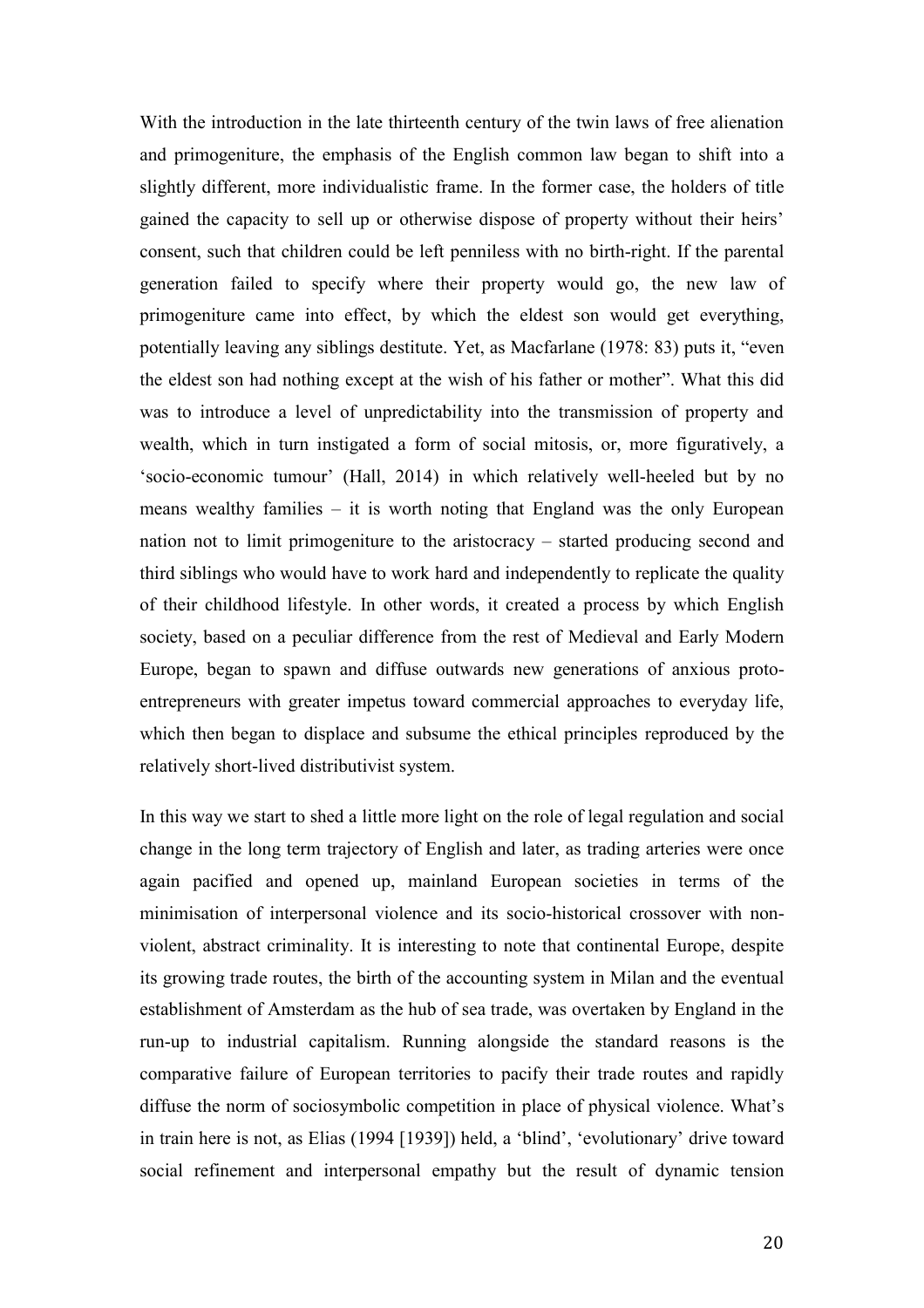between pacification and stimulation, between socio-legal systems as agencies of violence reduction and incentives toward attitudes and dispositions conducive to the sociosymbolic competition that fuelled consumer demand in physically pacified but sublimely and functionally aggressive marketplaces (Hall, 2007; 2012). If we look again at our narrative thus far we might suggest that, within a context of enhanced enforcement, delegation of authority, changing circumstances and the proliferation of an increasingly commercial mentality along with the requisite potential for abstract 'criminality', we seem to be looking at the beginnings of the socio-economic marginalisation and obsolescence of physically violent criminality (see Walsh, 1994). In Hall's (2012: 25) terms, "as we became less violent and bloodthirsty we became richer and more pacified but possibly less honourable and… less egalitarian; violence looks to have been sublimated into symbolic and toned-down practical forms rather than dispersed into the transcendental realm of spirituality".

Yet we can take this at least one step further. In light of the above, we might observe, as does Hall (2014), that there are two mutually opposed conditions in which our social order cannot function. With its dual need for pacified trading networks as well as producers, merchants and consumers less likely to acquire property and resolve disputes with violence, it is immediately obvious that capitalism cannot function in chaotic, violent conditions. Equally, however, the requirement for pacified sociosymbolic competition also means that it cannot develop in conditions of excessive pacification reproduced by institutionalized, diffused and internalized altruism. Thus we have to consider the proposition that the measured altruism bound by custom and law that helped to facilitate the growth of the Mediaeval distributivist economy became dysfunctional in an early market-capitalist economy that was more dependent on extracting surpluses from all economic transactions and diffusing aggressive but non-violent competitive individualism throughout the whole sociosymbolic field. When it comes down to it, we might suggest that the function of legal systems, alongside social and cultural change, is to keep social order and subjectivity oscillating between these two poles, as if captured in a magnetic field (Hall, 2015) or held in some sort of socio-cultural Lagrangian point. The regulatory regimes that have grown around market capitalism open up a third space between these extremes, between pacified order and violent disorder – a space of what we might call 'orderly disorder' – in which the fundamental objective is, contra Foucault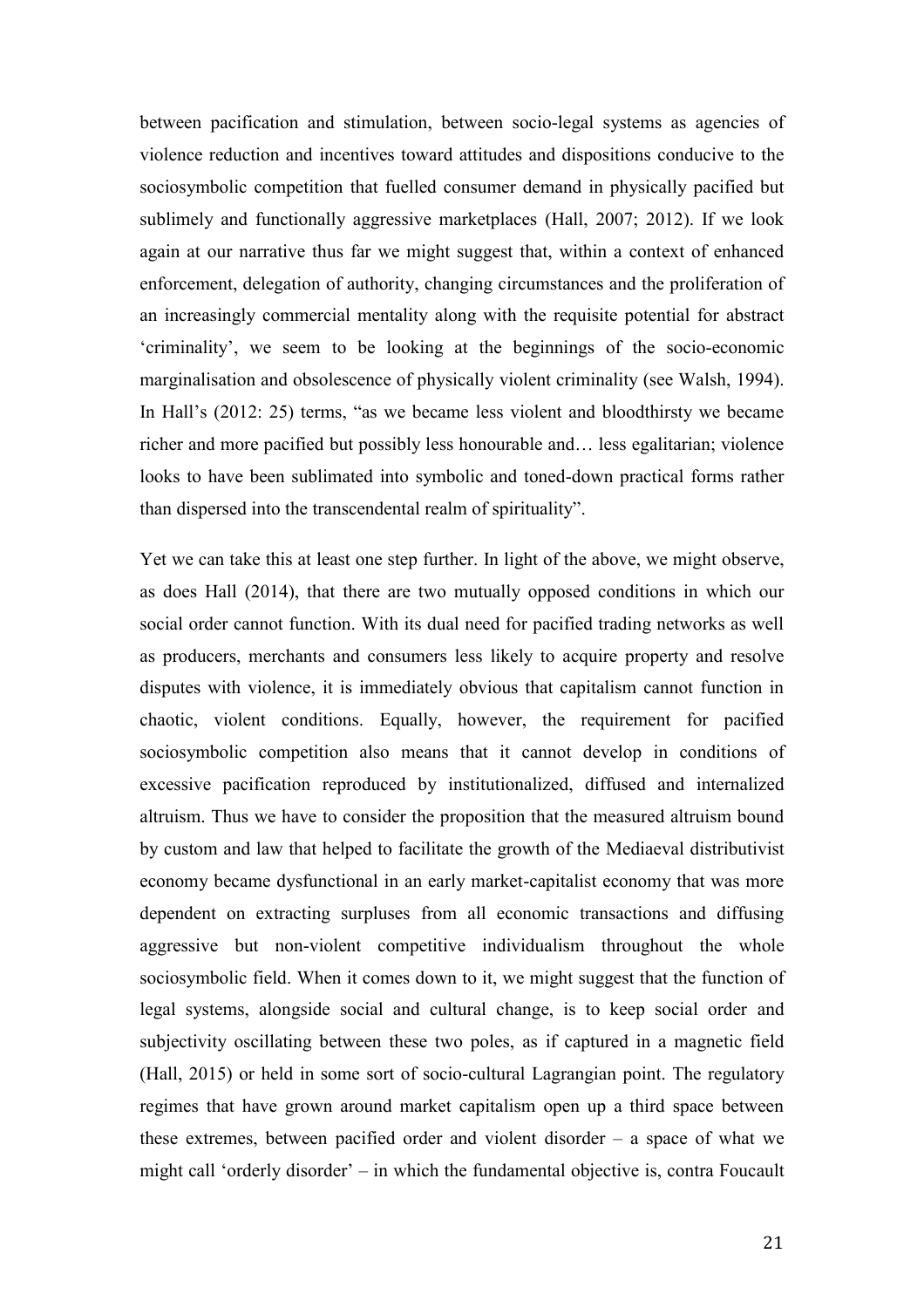(1991), not to create a 'disciplinary society', or, contra Garland (2001), a 'culture of control' so much as to systematically facilitate and harness the tension between pacification and stimulation that provided much of the dynamic force behind early capitalism's proliferation of trading activity and the development of the pseudopacified socio-economic competition we now call 'consumer culture'.

While we do not have the space for full consideration of appropriate examples, the subsequent development of the English legal system and the pseudo-pacification process into the fifteenth through eighteenth centuries at least provides us with some indication of what this concept of 'orderly disorder' actually means in the context of systems of socio-economic regulation. It is often remarked just how brutal and censorious English socio-legal regulation – known as the 'Bloody Code' – became in the run-up to the industrial revolution. However, it had both shape and function. Important and prominent statutes such as the Waltham Black Acts had a very clear objective and focus, which ultimately came down, as Losurdo (2011: 78) suggests, to "terroristic legislation in defence of property". In his well-known commentary on the relationship between property and eighteenth century criminal law, Hay (2011; see also Radzinowicz, 1945) notes that the number of capital statutes grew from around 50 in 1688 to well over 200 in 1820, the vast majority of which were concerned with offences against property. Bourgeois legal power overwhelmingly involved protecting their own property holdings whilst expropriating and enclosing common land, ignoring traditional subsistence rights and criminalising minor acts of appropriation to the extent that even lowly forms of theft and property damage nominally attracted mandatory death sentences. Hay goes on, however, to note that the sheer prevalence of the death sentence actually goes some way to concealing the underlying function of criminal sanction. It is not a case of anyone who committed property offences, upon sentencing, immediately finding their way to the gallows – execution statistics, it seems, do not support such a simplistic conclusion – but instead the terror of a vicious penal code acting to theatrically emphasize the mercy of patronage and pardon in order to legitimize the power of the ruling class.

This punitive and severe approach to 'lower class' crimes that provided most lawbreakers with little beyond individual subsistence must be juxtaposed with a relatively lax, almost disinterested evaluation of forms of aggressive and exploitative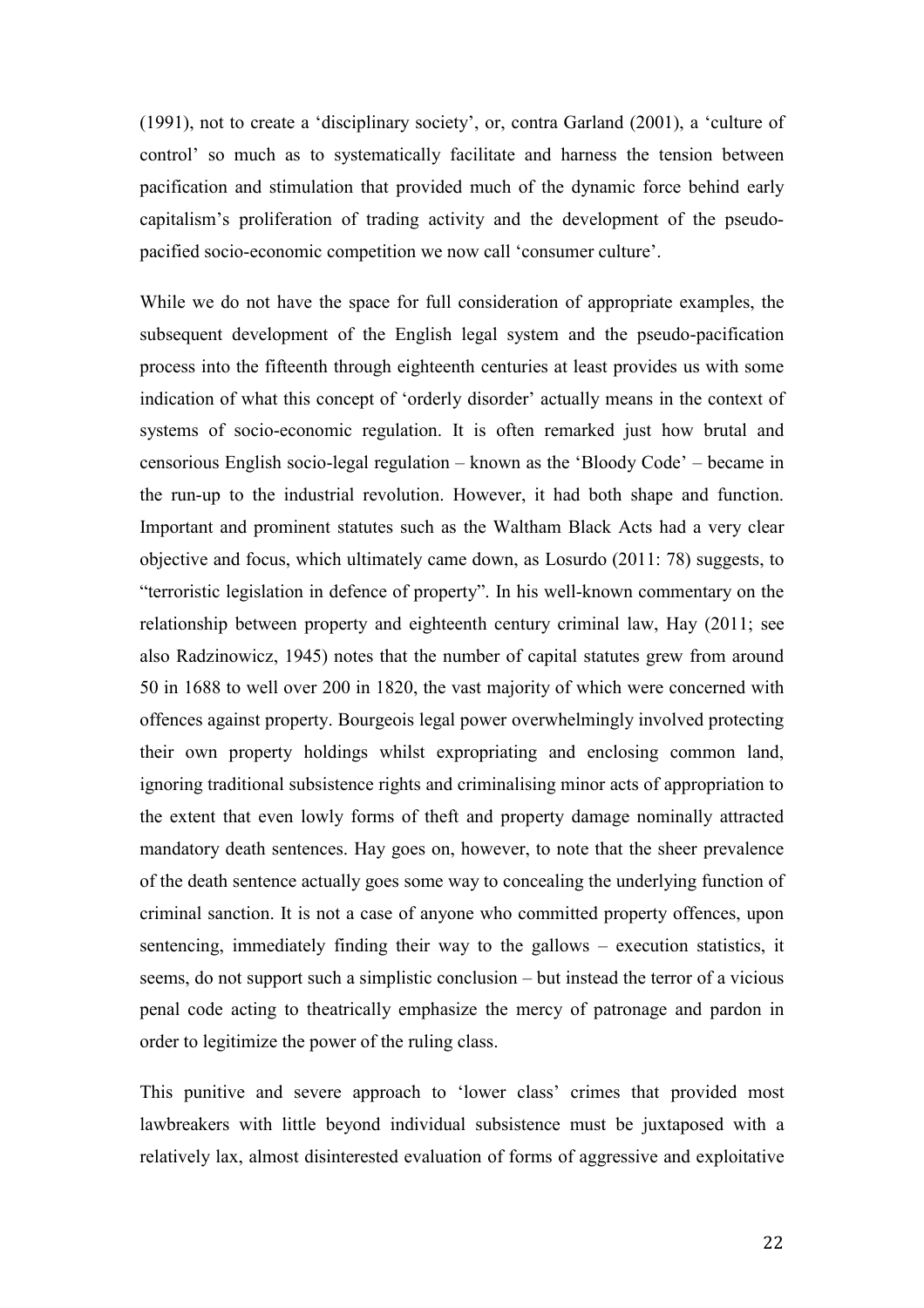practices still seen by many as 'deviant' but of substantial and systemic economic value. Many of the questionable practices of early capitalism, for example, seem to have attracted little in the way of determined censure, with growing tolerance of usury, price undercutting, short-weighting, low wages, misrepresentation of goods for sale and a host of petty fiddles, perks and pilferage, not to mention a completely unknown level of historical 'white-collar' criminality that attracted next to no censure. In the case of but one example, which perhaps reveals a degree of historical continuity in the decline of economically inhibitive aggression, Emsley (2010) points to a class of economically functional deviance that was pretty much expected and for which businesses made allowances. The transportation of coal by canal during the eighteenth century allowed boatmen to sell some of the shipment on route and pocket any such takings, but instead of trying to deal with the problem miners were instructed to simply load more onto the boats than stated in the manifest, as if these offences were part of the 'price of doing business'. In even more forthright terms, Emsley (Ibid: 161) continues:

In early nineteenth-century Wigan the law appears to be have been administered humanely and impartially... except when it was involved with industry. Employers were rarely prosecuted, and if convicted were only moderately fined… on the other hand, heavy sentences were imposed even for first offences of industrial theft. Workers, including children, were commonly prosecuted for breach of contract in leaving work without proper notice.

What we have here, we suggest, is slightly more complex than the usual analysis of differential power relations in the official criminalisation process because, rather than simply favouring the ruling elite, the prevailing approach to social regulation opens up a third space between order and disorder in which any ambitious entrepreneur can operate and prosper. It affords market capitalism the space to thrive within a regulatory framework of sufficient pacification for its various trading activities to take place relatively unmolested by taking a censorious, punitive approach to economically deleterious criminality. Conversely, it should be noted, however, that this economic system would also struggle to function within an overly pacified and altruistic context. Kant's (1996) 'race of devils' was to be repressed by the collective reason of law, but when Durkheim (1966) averred that a 'society of saints' would not last long, he was probably right but for the wrong reasons. The violence and immorality, which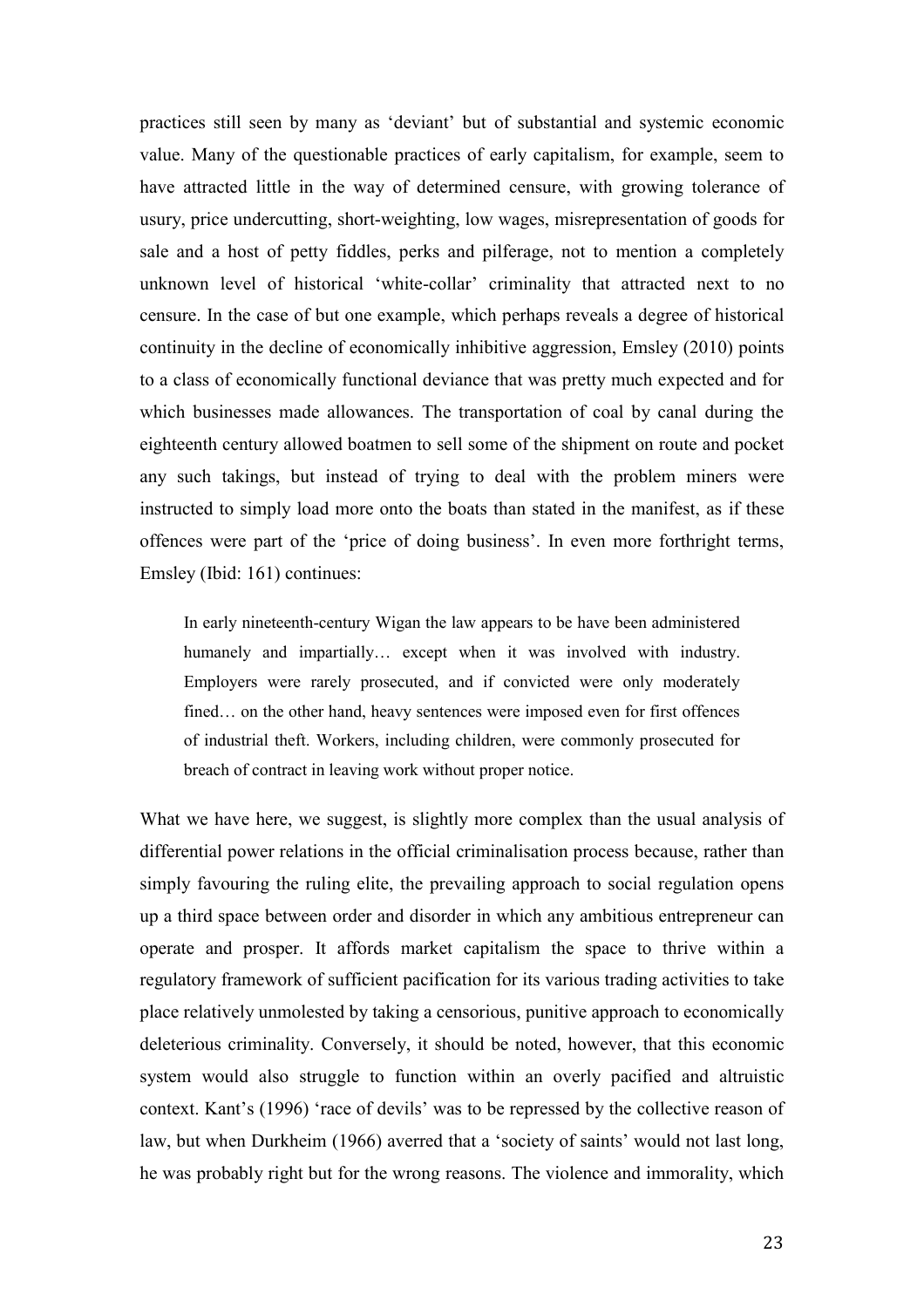in the pre-modern era were performed as substantive practices in the service of order and disorder were sublimated and acted out as symbolic interplay, thus establishing the dynamic condition of pseudo-pacified 'orderly disorder'.

The upshot is that, instead of a unipolar, monotone emphasis on social control, what we see is a dynamic yet undialectical tension between the pacification of violent urges and the stimulation of the libidinal forces of ambition, competition, envy and so on (Hall, 2012; 2014). It is 'undialectical' because neither aspect of the process, and therefore the process itself, changes according to any politically relevant recognition of its own or the other's contradictions; they simply remain in dynamic tension producing energy. This arrangement is maintained by the abolition of the political discourses that can reveal and inform action against these contradictions and the deleterious social effects of the overall process itself (Hall, 2012; Winlow and Hall, 2013). Western legal systems, it seems, simultaneously stimulate and repress libidinal energy in order to create the dynamic force – pseudo-pacified sociosymbolic competition within the confines of consumer marketplaces – that energizes and drives economic cycles. However, in order to maintain such cycles Western legal systems on balance tend to lean more towards stimulation than repression, resulting in deviant activity inevitably spilling over its repressive boundaries. Indeed, in partnership with a measured amount of punitiveness, acted out predominantly in the symbolic realm, comes a far more open, discretionary take on forms of pacified low-level deviance that enable continued economic vitality. Thus European ethico-legal structures can create a regulatory 'third space' in which certain forms of deviance not only thrive but are integral to the continued viability of the prevailing economic system.

## **4. Conclusion**

The purpose of this article is to explore the origins of early market economies, particularly in England, in relation to the remarkable, progressive minimisation of interpersonal violence after the fourteenth century, and to put forward the claim that it was not so much 'spiritualized' (see Spierenburg, 2008) or eliminated from everyday life as repressed and sublimated to perform vital functions in the engine-room of the market system. We began with an analysis of the socio-historical context after the fall of the Roman Empire in order to explore what appears to have been an extraordinary decline in cultural vibrancy, economic production and social sophistication. The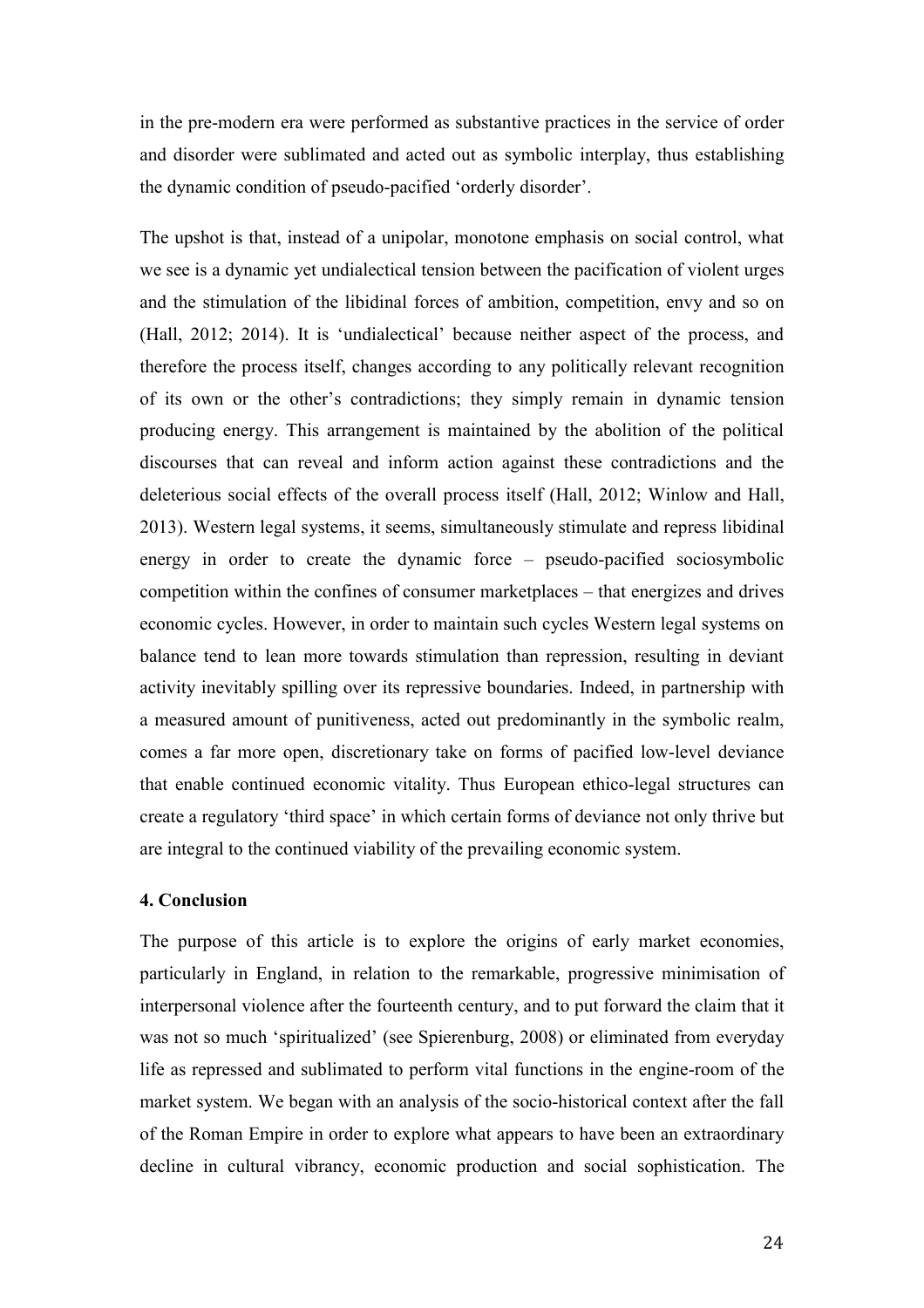vacuum left in the wake of Roman power seems not to have been filled by any comparable power base for a number of centuries, to the extent that English life, with comparable conditions across other parts of northern Europe, seems to have descended into a kind of violent free-for-all reminiscent of, if not actually reflected in Hobbes's concept of an anarchic 'state of nature'. When power did successfully coalesce under a relatively central authority, it was that of the Norman invaders after 1066, who, initially at least, seem to have been notably unsuccessful in their attempts to govern large swaths of the country, which ultimately gave rise to a Feudal social order simultaneously plagued by and built upon predatory exploitation and interpersonal violence.

The traditional explanation of why serious physical violence in English society started to decline after the reign of Edward I has drawn much from the work of Norbert Elias, specifically his concept of a 'civilizing process'. In this standard formulation, growing centralisation of power allowed for the greater political complexities and social interdependence that eventually took on a life of their own as they began to reconfigure the emotional dispositions of the general population. Furthermore, he argues, the emergence of physically non-violent sensibilities betrays a naturalistic, evolutionary drive toward pacified sociality, indicating an irreducible relationship between complexity and pacification. Unfortunately, Elias's thesis comes laden with a number of problems, not least of which is his tendency to gloss over the relationship between internal and external worlds, particularly in light of the observation that crime seems not to have 'civilized' so much as changed with the times and developed into a more modernist form with a greater propensity for property offences (see Sharpe, 1996). What this empirical tipping point allows us to do, however, is to begin moving beyond the problematic bounds of Elias's thesis to consider the possibility of a rather more dualistic and dynamic analytical model of the relationship between contemporary political economy and the diffusion of 'pseudo-pacified' social interaction and cultural-subjective sensibilities. It is, in short, difficult to say that violence was fully pacified because following sublimation it seems to have reemerged not just in organized military forms but also more subtly in aggressive rulebound sociosymbolic competition that often provided the motivations for more abstract forms of criminality.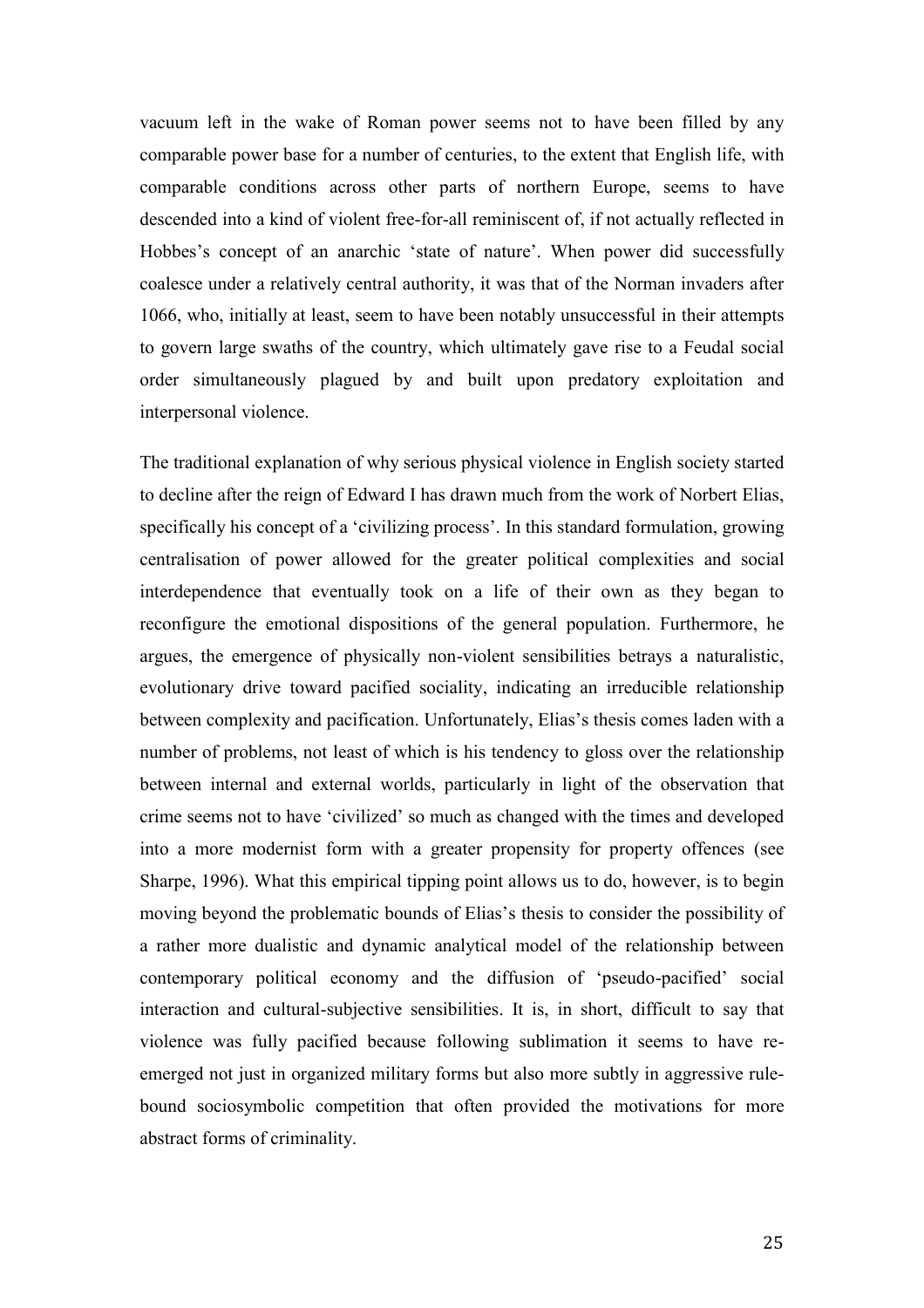In light of these problems a number of contemporary theorists have begun to move away from Elias's work toward locating pacification firmly within the unstable yet dynamic context of market economies in a tense undialectical relationship between social and individual subjectivity. What seems to have happened is that attempts to repair England's social order after the manifold depredations of the Dark and early Middle Ages relied on a certain amount of distributivism captured, as much as anything, by the delegation of social responsibility for civic peace and moves toward a slightly more equitable distribution of wealth in order to stem the tide of brutality. While these measures probably were not anywhere near as successful as might have been hoped, and were no doubt plagued by all manner of double-dealing, they succeeded in evacuating enough violence from everyday life to facilitate a moderate upturn in trading activity, which, alongside other significant legal changes, started to erode the ethical codes and dispositions associated with distributivism. In other words, prevailing legal systems, as they solicited the population into more entrepreneurial dispositions, encouraged the further sublimation of violence into pseudo-pacified sociosymbolic competition within growing consumer marketplaces. What this means, however, is that the long term decline in violence between the fifteenth and twentieth centuries is less of an evolutionary drive than a secondary and rather fragile and dependent product of economic functions and relations operating within modernist regulatory frameworks.

### **References:**

- Armit, I. (2011) 'Violence and Society in the Deep Human Past', *British Journal of Criminology,* 51 (3), pp. 499-517.
- Baker, J. (2002) *An Introduction to English Legal History*, (4<sup>th</sup> Edn), Oxford: Oxford University Press.
- Bowerstock, G. (1999) *Late Antiquity: A Guide to the Post Classical World,* Cambridge, MA: Harvard University Press.
- Briggs, D. (2013) *Deviance and Risk on Holiday: An Ethnography of British Tourists in Ibiza,* Basingstoke: Palgrave Macmillan.

Brown, P. (1998) *Late Antiquity,* Cambridge, MA: Harvard University Press.

- Cowell, A. (2007) *The Medieval Warrior Aristocracy: Gifts, Violence, Performance and the Sacred,* Woodbridge: D S Brewer.
- Davis, J. (2012) *Medieval Market Morality: Life, Law and Ethics in the English Marketplace, 1200-1500,* Cambridge: Cambridge University Press.

Durkheim, E. (1966) *The Rules of the Sociological Method,* London: Free Press.

Durkheim, E. (1997[1893]) *The Division of Labor in Society,* (Trans. W. D. Halls), New York: Free Press.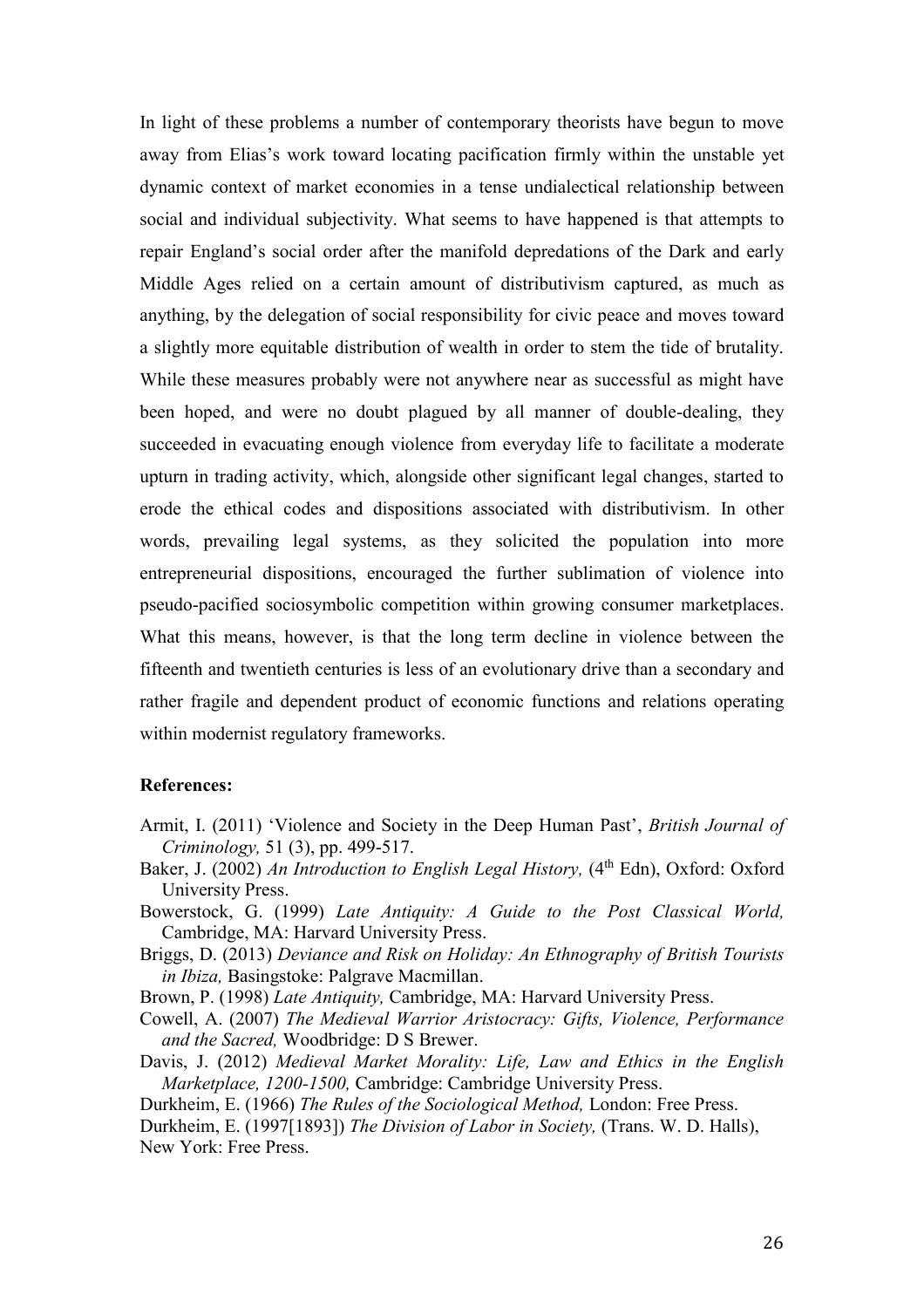Dyer, C. (1989) *Standards of Living in the Later Middle Ages: Social Change in England c. 1200-1520,* (Revised Edn), Cambridge: Cambridge University Press.

- Dyer, C. (1994) *Everyday life in Medieval England,* London: The Hambledon Press.
- Dyer, C. (2009) *Making a Living in the Middle Ages: The People of Britain, 850- 1520,* London: Yale University Press.
- Eisner, M. (2001) 'Modernization, Self Control and Lethal Violence: Long-Term Dynamics of European Homicide Rates in Theoretical Perspective', *British Journal of Criminology,* 41 (4) pp. 618-638.
- Eisner, M. (2003) 'Secular Trends of Violent Crime: Evidence and Theoretical Interpretations', *Crime and Justice: An Annual Review,* 31 pp. 83–142.
- Eisner, M. (2011) Killing Kings: Patterns of Regicide in Europe, AD 600-1800', *British Journal of Criminology,* 51 (3) pp. 556-577.
- Elias, N. (1994 [1939]) *The Civilizing Process,* (Trans. Edmund Jephcott), (Revised Edn), Oxford: Blackwell.
- Emsley, C. (2010) *Crime and Society in England: 1750-1900* (4<sup>th</sup> Edn) London: Routledge.
- Foucault, M. (1991) *Discipline and Punish: The Birth of the Prison,* London: Penguin.
- Foucault, M. (1998) *The History of Sexuality, Volume 1: The Will to Knowledge,*  (Trans. Robert Hurley), (New Edn), London: Penguin.
- Foucault, M. (2001) *The Order of Things: Archaeology of the Human Sciences,* London: Routledge.
- Foucault, M. (2002) *The Archaeology of Knowledge,* London: Routledge.
- Fraser, G. (2012) *The Steel Bonnets: The Story of the Anglo-Scottish Border Reivers,* (Kindle Edn), London: HarperCollins.
- Galbraith, J. (2008) *The Predator State: How Conservatives Abandoned The Free Market and Why Liberals Should Too,* New York, NY: The Free Press.
- Garland, D. (2001) *The Culture of Control: Crime and Social Order in Contemporary Society,* Oxford: Oxford University Press.
- Gatrell, V. (1996) *The Hanging Tree: Execution and the English People, 1770-1868,* (New Edn), Oxford: Oxford University Press.
- Graeber, D. (2011) *Debt: The First 5,000 Years,* New York, NY: Melville House.
- Gurr, T. (1981) 'Historical Trends in Violent Crime: A Critical Review of the Evidence', in Michael Tonry and Norval Morris (Eds) *Crime and Justice* 3 Chicago, MA: University of Chicago Press, pp. 295–353.
- Gurr, T. (1989) 'Historical Trends in Violent Crime: Europe and the United States', in T. Gurr (ed.) *Violence in America, Volume I: The History of Crime,* Thousand Oaks, CA: Sage.
- Hall, S. (2000) 'Paths to Anelpis: Dimorphic Violence and the Pseudo-Pacification Process', *Parallax* 6 (2) pp. 36-53.
- Hall, S. (2007) 'The Emergence and Breakdown of the Pseudo-Pacification Process', in Watson, K. (ed) *Assaulting the Past,* Cambridge: Cambridge Scholars Press.
- Hall, S. (2012) *Theorizing Crime and Deviance: A New Approach,* London: Sage.
- Hall, S. (2014) 'The Socioeconomic Function of Evil', in Ray. L. and Kilby, J. (eds.) *Sociological Review Monograph*: *Violence and Society: Towards a New Sociology*. Chichester: Wiley, pp. 13-31.
- Hall, S. and Winlow, S. (forthcoming 2015) *Revitalizing Criminological Theory: Towards a New Ultra-Realism*, London: Routledge.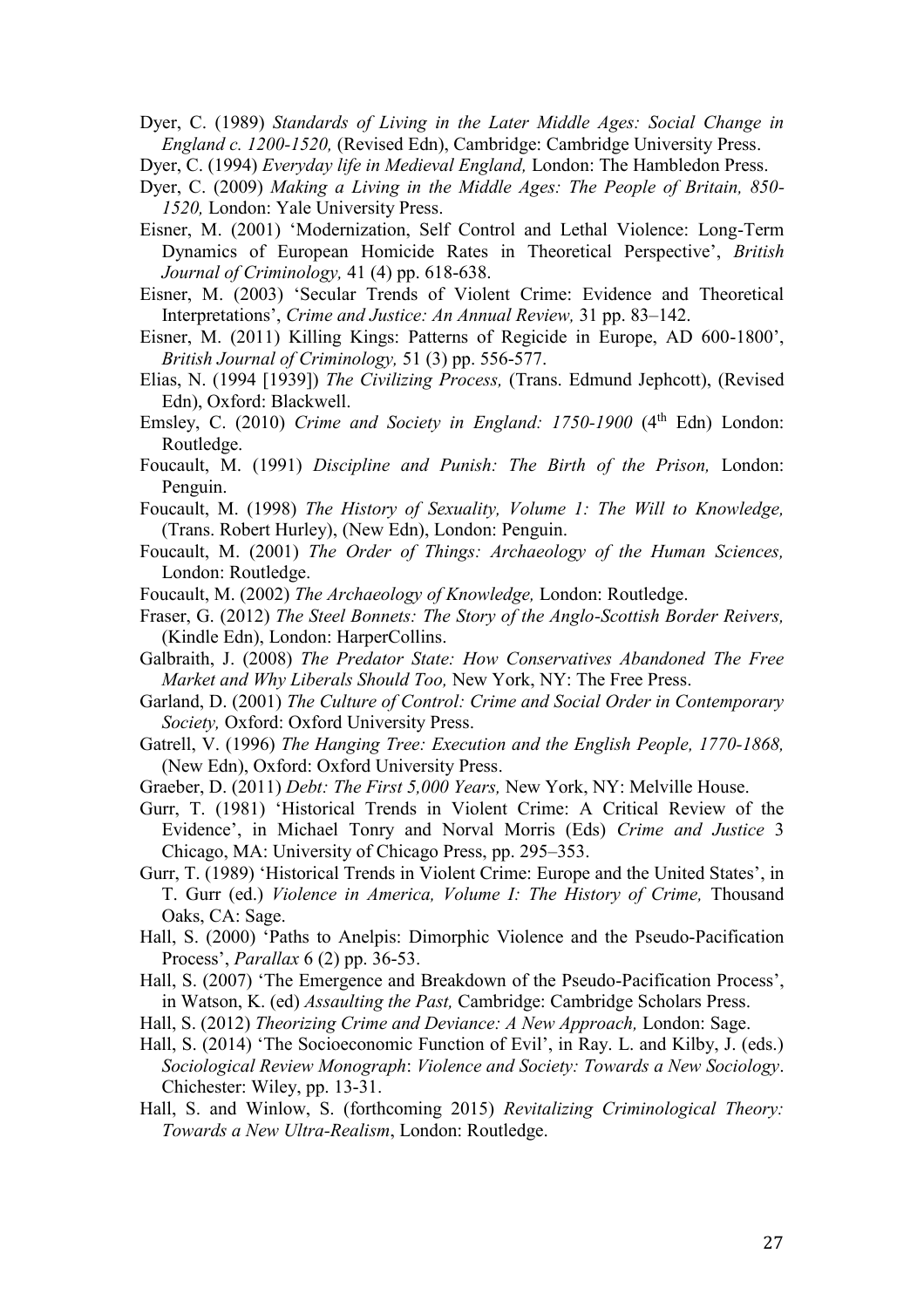- Hall, S., Simon Winlow & Craig Ancrum, (2008) *Criminal Identities and Consumer Culture: Crime, Exclusion and the New Culture of Narcissism,* Cullompton: Willan.
- Halsall, G. (1992) 'Violence and Society in the Early Medieval West: An Introductory Survey', in Guy Halsall (Ed) *Violence and Society in the Late Medieval West* Woodbridge: Boydell & Brewer pp. 1-45.
- Hay, D. (2011) 'Property, Authority and Criminal Law', in Douglas Hay, Peter Linebaugh, John Rule, E. P. Thompson & Cal Winslow (Eds), *Albion's Fatal Tree: Crime and Society in Eighteenth Century England,* (Revised Edn), London: Verso.
- Hibbert, C. (2003 [1963]) *The Roots of Evil: A Social History of Crime and Punishment,* Stroud: Sutton Publishing.
- Hobbes, T. (2008 [1651]) *Leviathan,* Oxford: Oxford World Classics
- Horsley, M. (2014) 'The 'Death of Deviance' and the Stagnation of Twentieth Century Criminology', in Michael Dellwing, Joe Kotarba and Nathan Pino (Eds) *The Death and Resurrection of Deviance: Current Research and Ideas,* New York, NY: Palgrave Macmillan.
- Horsley, M. (2015) *The Dark Side of Prosperity: Late Capitalism's Culture of Indebtedness,* Farnham: Ashgate.
- Kant, I. (1996) *The Metaphysics of Morals,* Cambridge: Cambridge University Press.
- Losurdo, D. (2011) *Liberalism: A Counter-History,* (Trans. Gregory Elliott), London: Verso.
- Macfarlane, A. (1979) *The Origins of English Individualism: The Family, Property and Social Transition,* Oxford: Basil Blackwell.
- Mares, D. (2009) 'Civilization, Economic Change, and Trends in Interpersonal Violence in Western Societies', *Theoretical Criminology,* 13 (4), pp. 419-449.
- McKendrick, N., John Brewer, and J. H. Plumb. (1982) *The Birth of a Consumer Society: The Commercialization of Eighteenth-Century England*. Bloomington: Univ. of Indiana.
- Morris, G. (1992) 'Violence and Late Viking Age Social Order', in Guy Halsall (Ed) *Violence and Society in the Late Medieval West,* Woodbridge: Boydell & Brewer pp. 141-156.
- Moxon, D. (2011) 'Consumer Culture and the 2011 'Riots'', *Sociological Research Online*, 16 (4) 19
- Mucchielli, L. (2010) 'Are we Living in a More Violent Society?: A Socio-Historical Analysis of Interpersonal Violence in France, 1970s-Present', *British Journal of Criminology,* 50 (5) pp. 808-829.
- Nivette, A. (2011) 'Violence in Non-State Societies: A Review', *British Journal of Criminology,* 51 (3) pp. 578-598.
- Priestland, D. (2012) *Merchant, Soldier, Sage: A New History of Power,* London: Allen Lane.
- Radzinowicz, L. (1945) 'The Waltham Black Act: A Study of the Legislative Attitude Towards Crime in the Eighteenth Century', *Cambridge Law Journal,* 9 (1) pp. 56- 81.
- Rancière, J. (2006) *Hatred of Democracy,* (Trans. Steve Corcoran), London: Verso.
- Ray, L. (2011) *Violence and Society,* London: Routledge.
- Sharpe, J. A. (1996) 'Crime in England: Long Term Trends and the Problem of Modernisation', in Eric Johnson & Eric Monkkonen (Eds) *The Civilisation of Crime: Violence in Town and Country Since the Middle Ages,* Champaign, IL: University of Illinois Press.